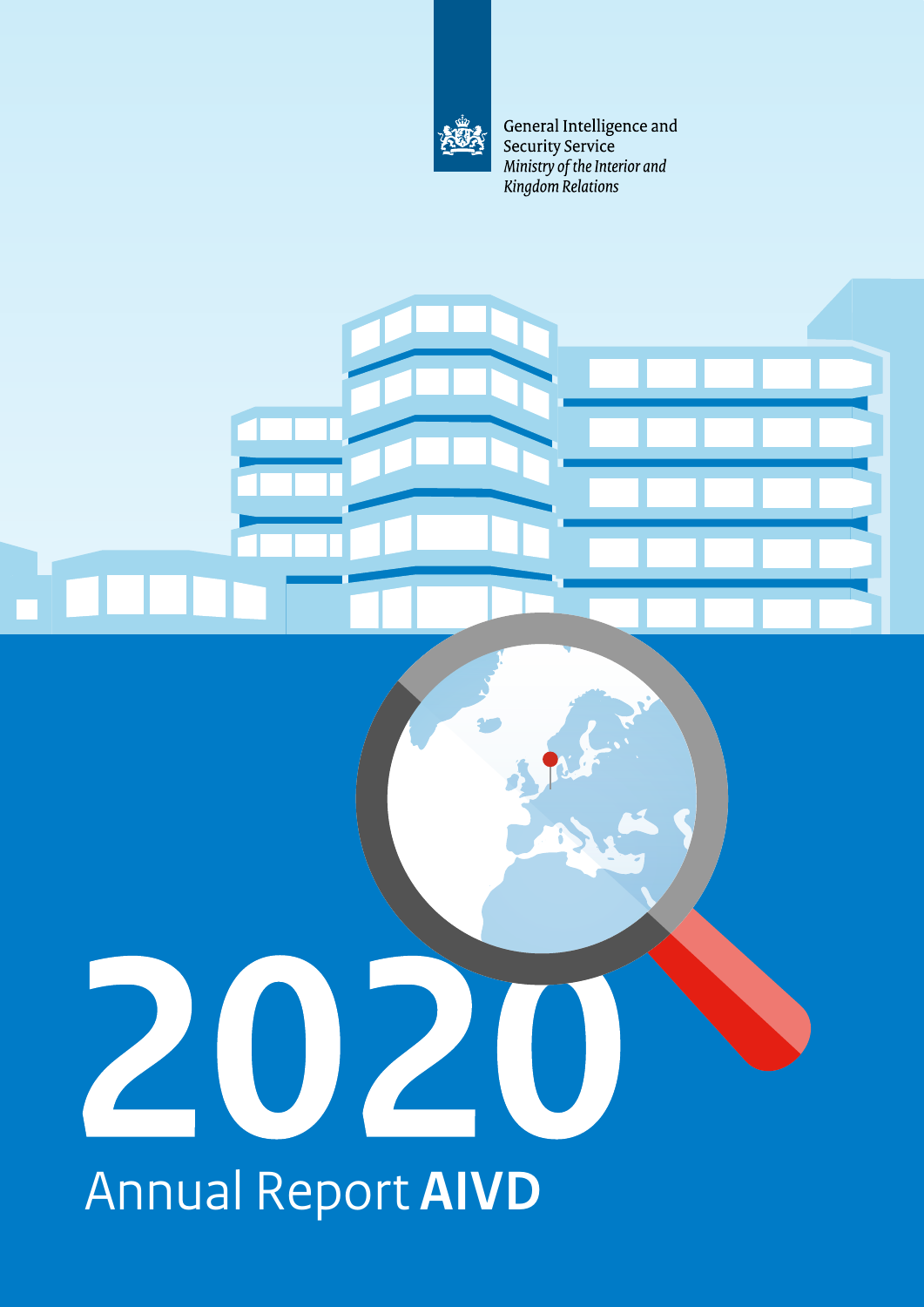

# <span id="page-1-0"></span>**Foreword**

On 1 May 2020, the day I began work as Director General of the General Intelligence and Security Service, as many as 10,854 people had been admited to hospital in the Netherlands on account of the coronavirus. For many, the virus has been the defning event of the year. In their personal lives as well as professional lives.

The AIVD, too, felt its impact. Because it afected colleagues, because cyberespionage and the number of cyberatacks increased, because the authorities and private companies asked for tailored security advice – in relation to corona vaccines, for example – and because jihadists found themselves confned to their homes like everyone else following the lockdown and travel restrictions.

In the course of the year, extremism found fertile breeding ground, too. This cannot be seen as completely unrelated to the virus. A diverse group of people in the Netherlands protested in a democratic manner against the government's anti-corona measures. They used their basic civil right to protest. A smaller, more radical group justifed the use of intimidation, threats, and violence, and even resorted to such methods.

In December, the AIVD disrupted the espionage activities of two Russian intelligence officers. One of the officers had built an extensive network in the Netherlands with the support of the second officer, with the aim of obtaining sensitive technical knowledge.

The AIVD publicly denounced these activities in order to show Russia that the Netherlands does not tolerate such activities. And to make companies and civilians more aware of the dangers of economic espionage. Because the Netherlands is an atractive target for many states that want to steal knowledge and technology.

On such occasions the men and women of the AIVD are 'working witnesses'. This term was coined by former BVD employee Cees van den Heuvel, looking back on his career. His words are recorded in a book that will be published on the occasion of our 75th anniversary – a milestone that we wanted to celebrate widely in 2020.

It is our task to provide the Dutch government with independent information on international political developments and the intentions of other countries. To investigate risks and threats in time so that our (government) partners or we ourselves can take action against them.

To that end we will, in the coming years, allocate extra resources to the efective use of technology and data where possible. But it is not just technology in and of itself that matters. We need the right people to use - or choose not to use – this technology and data in an efective manner, in ways that are in line with our democratic values.

Society can rest assured that with these capabilities and these people we will continue to protect our national security, as we have been doing for the past 75 years.



**Erik Akerboom** Director General General Intelligence and Security Service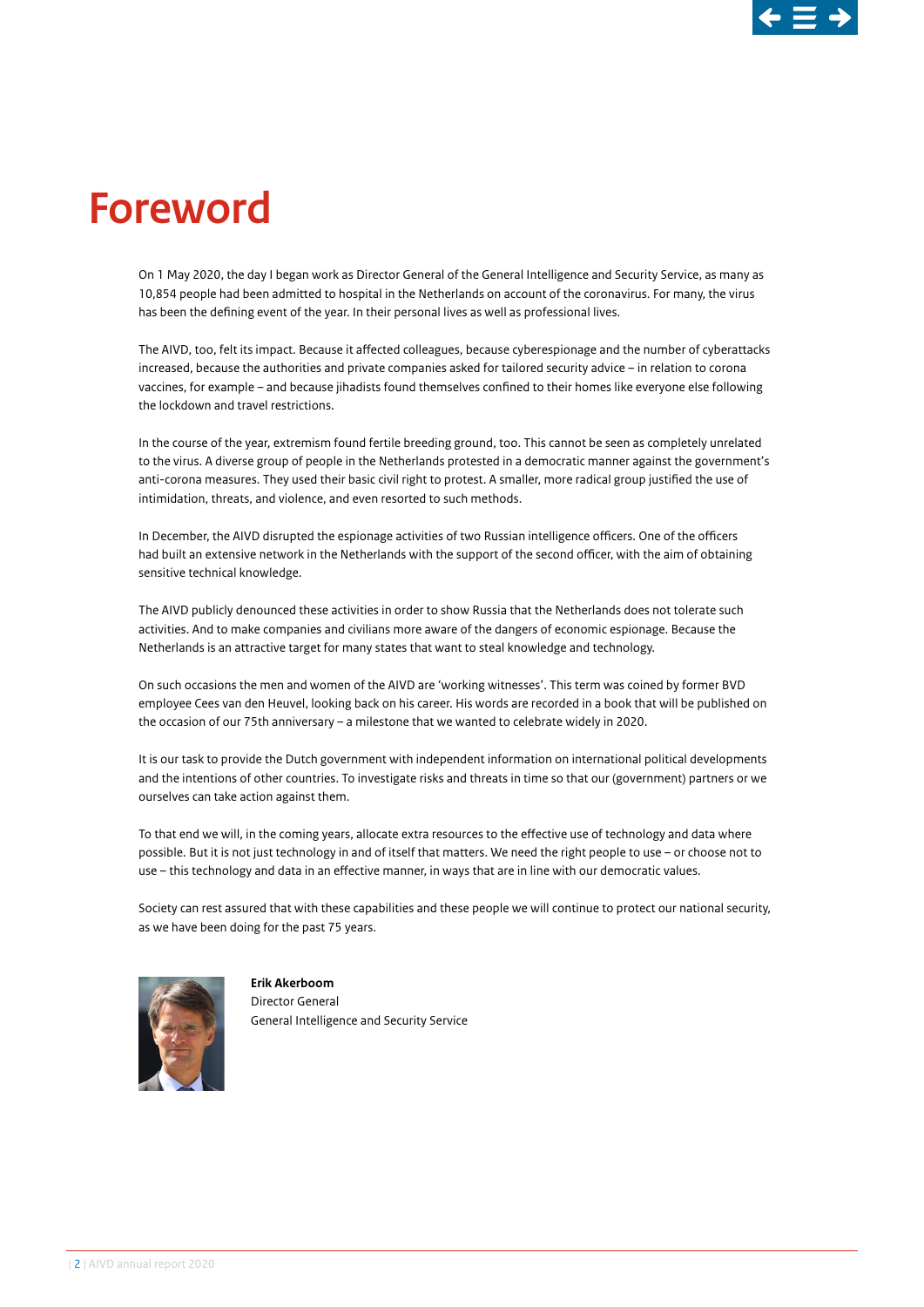# **Contents**

# **[National threats](#page-3-0)**

| Trend: anti-government protests create breeding ground for extremism 5 |  |
|------------------------------------------------------------------------|--|
|                                                                        |  |
|                                                                        |  |
|                                                                        |  |
|                                                                        |  |
|                                                                        |  |

# **[International threats and political security interests](#page-7-0)**



**[1](#page-3-0)**

| Trend: espionage is a threat to the economic security of the Netherlands $\ldots \ldots \ldots$ |  |
|-------------------------------------------------------------------------------------------------|--|
|                                                                                                 |  |
|                                                                                                 |  |
| Covert political influencing and disinformation                                                 |  |
|                                                                                                 |  |
| Pressure on Dutch nationals with foreign roots                                                  |  |

# **[Eliminate and help prevent threats](#page-11-0)**

| Advising companies and the authorities about security              |
|--------------------------------------------------------------------|
|                                                                    |
| Preventing countries from obtaining weapons of mass destruction 17 |



**[3](#page-11-0)**

# **[Oversight and organisation](#page-17-0)**

| Playing our part in securing 75 years of freedom $\ldots \ldots \ldots \ldots \ldots \ldots \ldots$ |  |
|-----------------------------------------------------------------------------------------------------|--|
|                                                                                                     |  |
|                                                                                                     |  |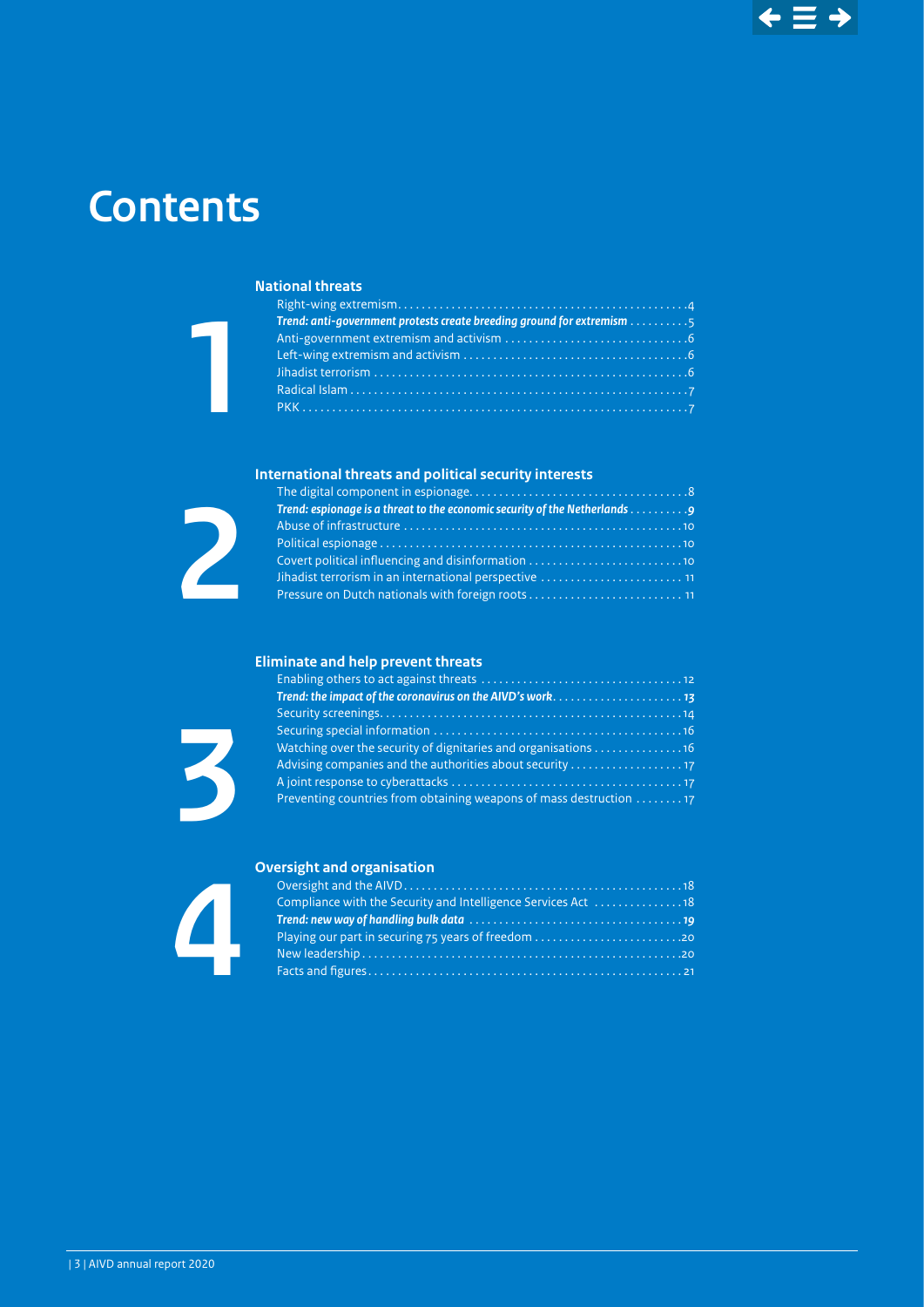

# <span id="page-3-0"></span>**1National threats**

*The General Intelligence and Security Service (Algemene Inlichtingen- en Veiligheidsdienst, AIVD) protects the Netherlands by investigating (unseen) threats against our national security. This chapter examines which national threats the AIVD investigated in 2020.*

*In its investigations, the service can obtain its intelligence from e.g. human sources, foreign services, or open sources. If the situation warrants it, the service is allowed to follow people, wiretap telephone conversations, and hack networks. More information on the number of times the AIVD did this in 2020 and the regulations to which it is subject, are presented in the chapter 'Facts and fgures' (page 21).*

*For those interested in learning more about the way in which the AIVD detects and investigates threats, the six-part podcast De Dienst presents a fctional case from beginning to end: [aivd.nl/podcast](https://www.aivd.nl/actueel/nieuws/2021/01/25/aivd-laat-nederland-meeluisteren-met-onderzoek-naar-terroristische-dreiging)*

#### **Right-wing extremism**

*More and more ofen right-wing extremists sought to connect with a wider audience, by presenting their ideas as respectable and by joining public protests. The online contact between extremists throughout the world was intense, and some of the propaganda that was shared was extremely violent.*

In the past year, right-wing extremist groups in the Netherlands frequently presented their ideas in an intellectual light, deserving the atention of the general public. The so-called 'alt-right' borrows ideas from a hybrid of conspiracy theories; beliefs of white supremacy; and facist, National Socialist, and conversative Christian views.

Supporters want to turn the Netherlands into a 'white ethno-state' where people with diferent origins or cultures are not welcome. They claim that the white race is slowly vanishing because it is being mixed with other races. They blame the government and other institutions for this.

Right-wing extremist ideas also reached a wider audience because right-wing extremists managed to gain a foothold at anti-government protests. This has led to the sprouting of conspiracy theories on corona that are variations on the so-called *Umvolkung* theory – the idea that 'the Jews want to replace the rest of the population.'

Dutch right-wing extremists have had frequent contact with likeminded people abroad, mainly in Germany. Online, in particular, rightwing extremists from around the world fnd each other. The resulting global online movement is cause for concern. Extremists exchange ideas – racial hatred and anti-Semitism. Some also share practical knowledge of survival techniques and frearm manuals. They also share very provocative and extremely violent propaganda.

In particular (younger) men with existing social-psycho issues are vulnerable to this. In the past year, the Dutch police arrested a number of minors and young adults that participated in such extremist online groups.

Abroad, attacks have shown that right-wing extremism can turn into terrorism. For that reason there is concern that also in the Netherlands people could become radicalised to such an extent. Consequently it is conceivable at the moment that right-wing extremists might carry out atacks in the Netherlands.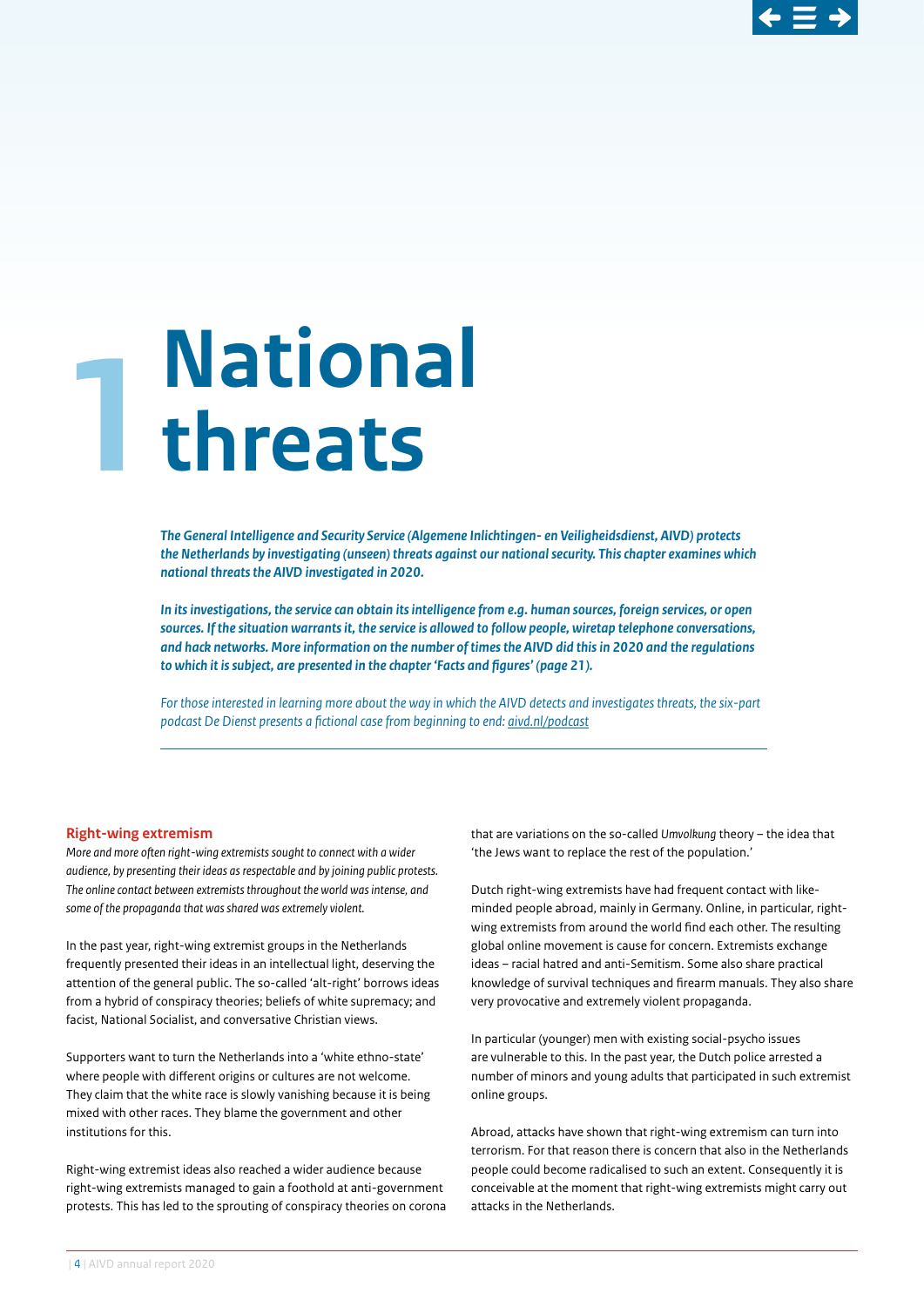

<span id="page-4-0"></span>

# **Trend: anti-government protests create breeding ground for extremism**

*Within the broad and diverse group of people in the Netherlands who protested against the government in 2020, a smaller group justifed intimidation, threats, and violence, with some even willing to resort to such methods. This can create a breeding ground for (more) extremism.*

*The protests against the anti-corona measures in particular became grim and intimidating at times. Some protesters called politicians 'Satanists' and 'paedophiles', they went to the homes of scientists and threatened journalists, who then felt so unsafe that they did not want to do their work without protective security.*

*The groups that participate in anti-government protests are diverse and motivated by diferent reasons. One and the same protest could atract not only entrepreneurs who faced loss of income, but also spiritual groups and anti-vaxxers, who should be seen as separate from each other and from the hooligans and right-wing extremists who sometimes also joined these protests.* 

*One thing the protesters share is that they are hardly, if at all, driven by ideology; what drives them is the feeling that they or others are being treated unjustly or are unheard by the government.*

*Their anger about this is directed not only at policy, but also at the people they hold responsible, a group that some of them see as 'the elite'. For some of the protesters this later group not only includes politicians, but also civil servants, medical doctors, scientists, and journalists. The distrust of these groups is fanned by disinformation, misinformation, and conspiracy theories. As a result of these influences, a small group of activists has retreated into their own reality.* 

*Social media play a major part in organising protests, sharing conspiracy theories, and expressing anger. For some protesters sharing such things online is a*  way of venting frustration, but for others it only adds fuel to the fire. Protesters also share a lot of information with each other through their own channels, *without restraint.* 

*Within the broader group expressing their discontent with the government in democratic ways (protests, lawsuits, own information channels) there is a*  radical undercurrent of small groups and loners who go much further. They (threaten to) publish the home addresses of police officers and scientists online or *visit them at home, in order to intimidate them. They issue threats against scientists and politicians on social media, or threaten employees of the national health authorities in the street. Some even resort to actual violence and vandalise test centres.*

*These actions, justifed in an online environment where anger is ofen fuelled and directed at individuals and combined with persistent and biter (physical) protests, lower the threshold for intimidation, threats, and violence for some protesters. This creates a breeding ground for (more) extremism, which is being monitored by the AIVD, the National Police and the National Coordinator for Security and Counterterrorism (NCTV).*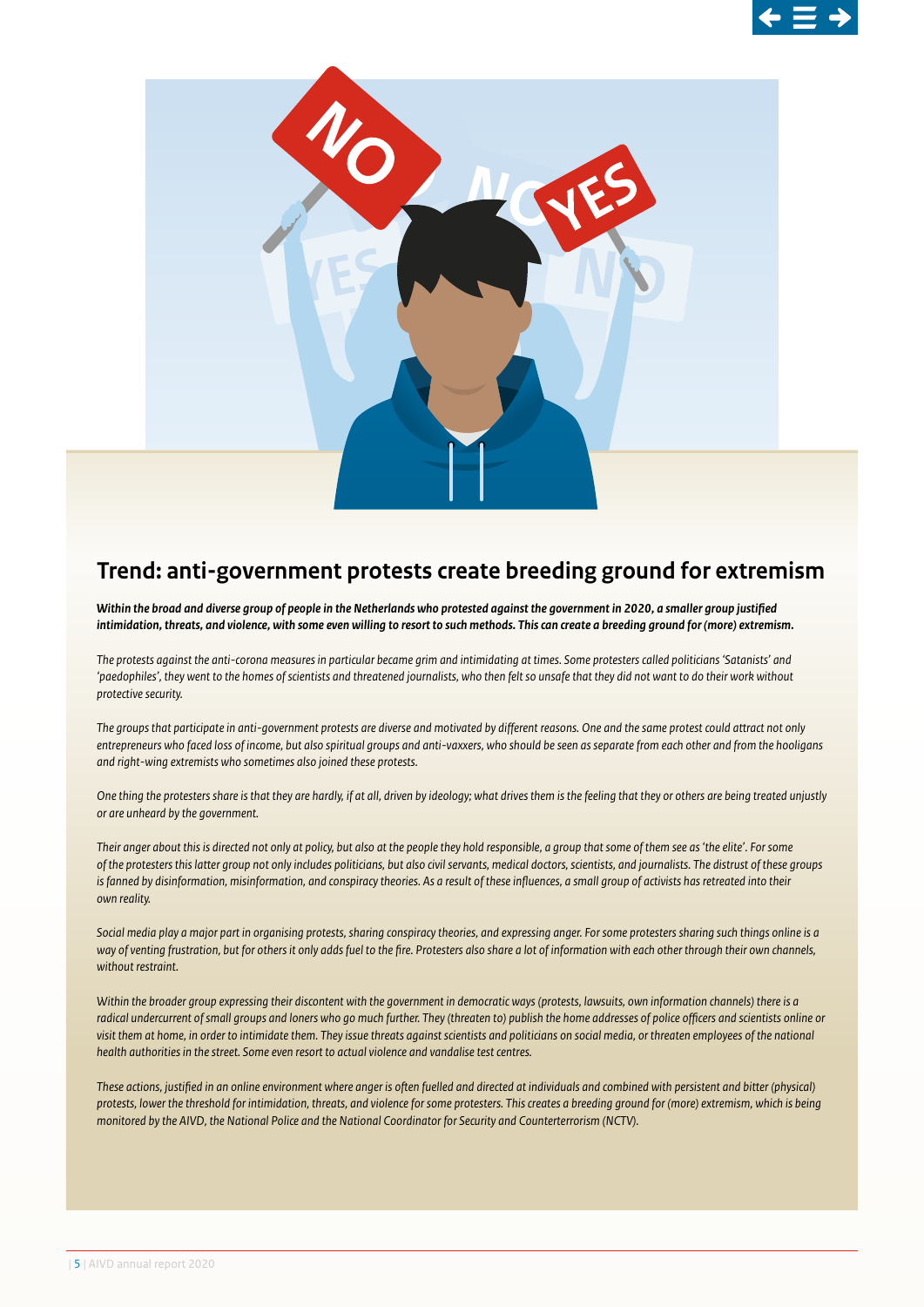

#### <span id="page-5-0"></span>**Anti-government extremism and activism**

*The handling of the coronavirus mobilised a lot of people in 2020, some of whom are extremely distrustful of and angry with the government. Some groups were implicitly calling for the incarceration of politicians.*

For some people in the Netherlands the coronavirus became a catalyst for anti-government sentiment. Extreme distrust of and resistance to the government are nothing new, but since the outbreak of the virus, this resistance has become much broader and more multiform.

There is a discernible diference between 'thinkers' and 'doers'. Thinkers are often more highly educated people who share their anti-democratic ideas in publications or from behind their podcast microphone with an ever-expanding group of followers.

Doers want public action. At times their ideology is simply limited to 'being opposed' and they are willing to take action. Groups of 'doers' seek each other out. But tension between themselves often results in failure to cooperate in a structural manner.

The anti-government movement appears to be largely activist. Activist groups organised several protests against (the anti-corona policies of) the government. Some of the protesters became violent towards the police.

Some supporters also turn to social media to call for more extreme action, often phrased as 'suggesting ideas'. It does not appear to be very likely, however, that the organisations and their leaders would carry out threats. Anti-government extremism can lead to the structural undermining of our democratic legal order.

#### **Left-wing extremism and activism**

*Lef-wing protest in 2020 was expressed mostly as civil disobedience and in demonstrations against racism, and climate and immigration policies. Events featured the joint participation of broad coalitions of groups.*

Left-wing protest in the Netherlands has been mainly activist in nature for some time now. With the exception of a few incidents, it is mainly expressed as protests and acts of civil disobedience. Unlike in the past, actions are hardly ever directed at individuals. Left-wing extremism could easily fare up in the Netherlands in response to developments in society. The dividing line between activism and extremism is very thin, after all.

In 2020, many of the actions and protests of left-wing protest groups were about anti-racism and climate change. There were anti-racism demonstrations for *Black Lives Mater*, against '*Black Pete*' and the colonialism of the past. Left-wing and identitarian activists have come together in a broad coalition centred around this theme. Their actions sometimes elicit ferce counter-reactions and polarisation.

Left-wing activists frequently protested against climate policy. in actions staged by, among others, Extinction Rebellion. Due to the coronavirus a widely announced international campaign against

Shell - *Shell must fall* - was reduced to smaller-scale activities such as protests and painting slogans on petrol stations and office buildings. This campaign also mobilised a broad coalition of activist groups.

Characteristically, such long-term campaigns begin as activism, but they can gradually get out of hand and lead to vandalism and arson, for example. An example is *Stop the war on migrants*, a campaign against defence contractors who provide border patrol equipment. In the course of the campaign, objects were vandalised and set on fre.

For more information, go to: [aivd.nl/extremisme](http://aivd.nl/extremisme)

### **Jihadist terrorism**

*In the past year the AIVD has not encountered any concrete Jihadist atack plots in the Netherlands. Nevertheless, Jihadism continues to be the main threat to Dutch society. It is a movement that believes it is at war with the Netherlands and other countries in the world, and it has the know-how to carry out an atack.* 

The number of Dutch Jihadists remained more or less the same: fve to six hundred Jihadists in the Netherlands, and some 150 abroad. The fact that the movement shows hardly any growth is the result of internal division and fragmentation and a lack of leaders. For these reasons, and because adherents have become more security-aware, the movement is less outwardly focused, consequently reaching fewer people with its message.

The (networks of individual) Jihadists in the Netherlands pose an enduring threat nonetheless. They believe they are at war with the West, including the Netherlands. Terrorist atacks are encouraged and justified, and within the Dutch movement there is knowledge on and experience in carrying out an atack.

The number of adherents that would ultimately be willing to use violence is small, but the group is unpredictable. In 2020 the movement changed very little from the way it was in 2019 and 2018. Back then several violent threats were issued in the Netherlands, the AIVD thwarted attack plans, and in Utrecht there was an attack on the passengers of a tram.

The coming years could be decisive for the Jihadist threat in the Netherlands. The international situation is a strong infuence on this. A resurgence of Islamic State (ISIS) or a new front opening up could lead to the mobilisation of Dutch Jihadists and result in a signifcantly greater threat. The return of foreign fghters and the release of Jihadists currently imprisoned in the Netherlands could be a contributing factor.

Dutch Jihadists also take part in the fght in the confict areas. They can contribute to the fght and the survival of the movement in non-violent ways too. For example by lending support to terrorist organisations abroad, by spreading propaganda, and by supporting kindred spirits in detention.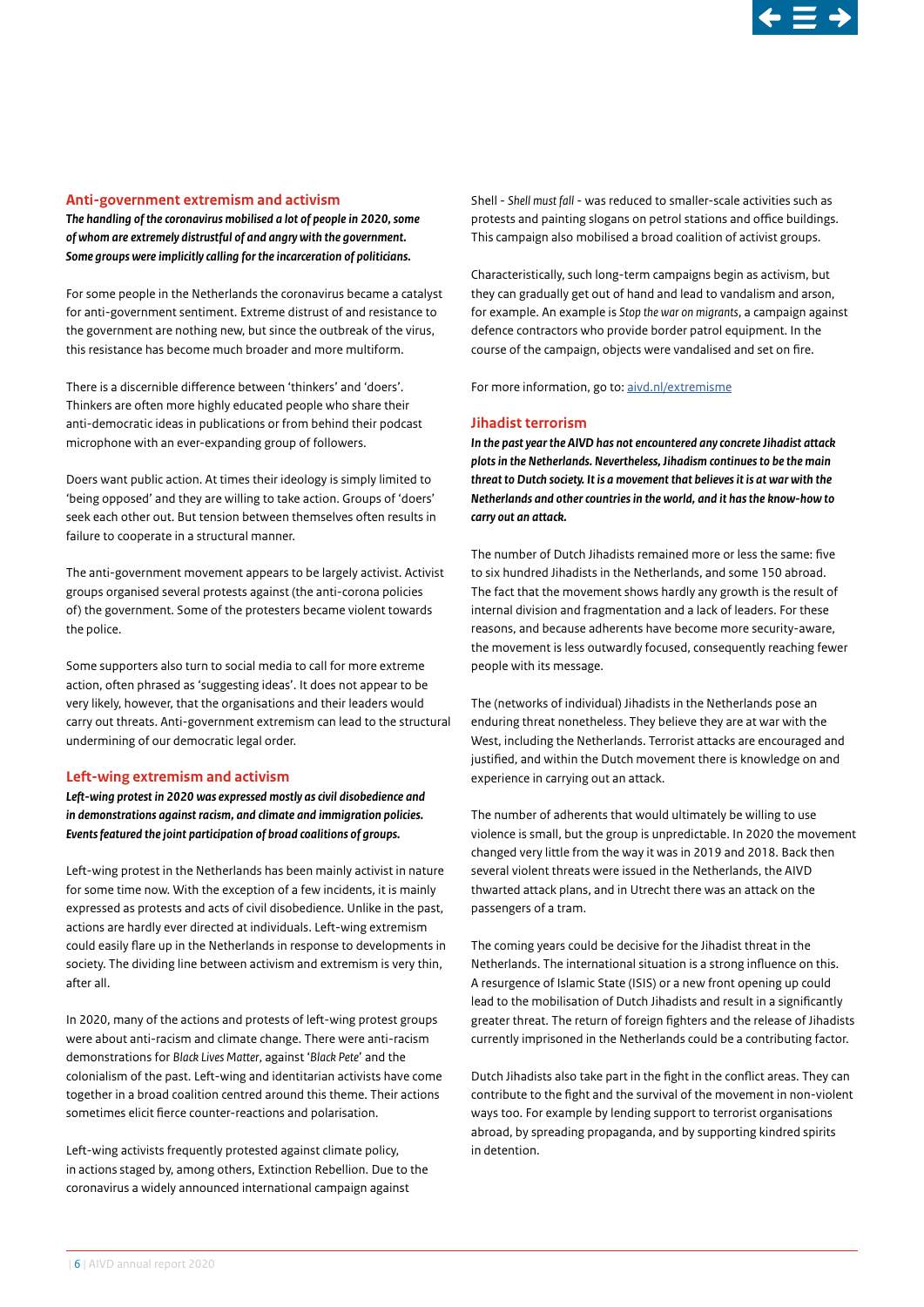

<span id="page-6-0"></span>In order to keep abreast of these diferent threats, the AIVD also investigates outside of the Netherlands, focusing on al-Qaeda and ISIS – the most important driving forces behind the global movement – and on affiliated networks and groups in Europe. More on this in the chapter on international threats and political security interests (page 8).

For more information, go to: [aivd.nl/terrorisme](http://aivd.nl/terrorisme)

### **Radical Islam**

*The AIVD investigates radical Islamist movements that could constitute a threat to the democratic legal order in the Netherlands. This year the service continued its investigation into Wahhabi Salafsm. Wahhabi-Salafst inciters atempt to gain authority through education and fnancing. They constitute a minority whose infuence is disproportionately large.*

The ideas of Wahhabi-Salafst inciters are at odds with our democratic legal order. In the long run these ideas could promote hatred, intolerance, and intimidation. Muslims in the Netherlands who are in disagreement with these ideas will sufer frst, as they will be limited in their freedom to choose. But also people of diferent faiths and nonbelievers are afected.

The inciters do not acknowledge the legitimacy of the constitution, the government, the police, the law, or democratic processes – in short, what we call the democratic legal order. This could provide others with a breeding ground for radicalisation towards a violent Jihadist ideology.

In its investigation into Wahhabi Salafsm the AIVD paid particular atention to education and inciters, and to interference and undesirable foreign fnancing.

#### **Informal Wahhabi-Salafst education**

Much of the work of Wahhabi-Salafst inciters is aimed at teaching children a version of Islam that is one-sided and intolerant, also with regard to our fundamental democratic rights. These informal extracurricular educational programmes propagate aversion to democratic values and Dutch society. Investigation has revealed that the lessons are also directed at the parents.

The extracurricular educational programmes contribute to the social isolation of these mainly young children (aged 5-16). This could cause children to distance themselves from Dutch society, and there is a danger that in the long term this will affect social cohesion and undermine the democratic legal order.

The group of Wahhabi-Salafst inciters is small in number, but their atraction is great thanks to well-made programmes, atractive websites, and high-quality education – for which there are waiting lists. They receive fnancial contributions, both from their own circles and from abroad.

#### **Undesirable foreign fnancing and interference**

In 2020 the House of Representatives instructed the Parliamentary Commitee of Inquiry into undesirable infuencing from unfree countries to conduct an inquiry. The then Director General of the AIVD was among those heard. He told the commitee that followers of Wahhabi Salafsm in the Netherlands are at a competitive advantage with regard to those who hold diferent views in Islam.

Because fnanciers from the Gulf States provide them with money, they can attain top ranking as providers of informal religious education. Online, too, they have a disproportionately great infuence over the Muslim community.

The financiers are often charitable institutions that also conduct missionary activities (dawah). The Netherlands asks the Gulf States for transparency in these maters, but the countries in question do not always have a good idea of the activities of charitable institutions, or do not want to curb them in their activities for other reasons. In 2021 the AIVD will continue its investigation of foreign fnancing. The AIVD will also look into the nature and extent of ideological infuencing.

■ Henceforth the AIVD will use the term Wahhabi Salafism to indicate a specifc form of Salafsm that could lead to the undermining of the democratic legal order. For more information about this movement, go to [aivd/radicale-islam](https://www.aivd.nl/onderwerpen/radicale-islam)

#### **PKK**

*In 2020, as in the previous year, the Kurdistan Workers' Party (PKK) did not use any violence in the Netherlands. Violent actions in our country are not very likely in the future either, as the organisation hopes to garner support.*

The PKK is active in Turkey, but the AIVD deems it unlikely that the organisation will carry out violent actions in the Netherlands and in Europe, as its goal is to be acknowledged as the main interlocutor for the Kurdish question. The PKK hopes it will eventually be taken off the EU list of terrorist organisations.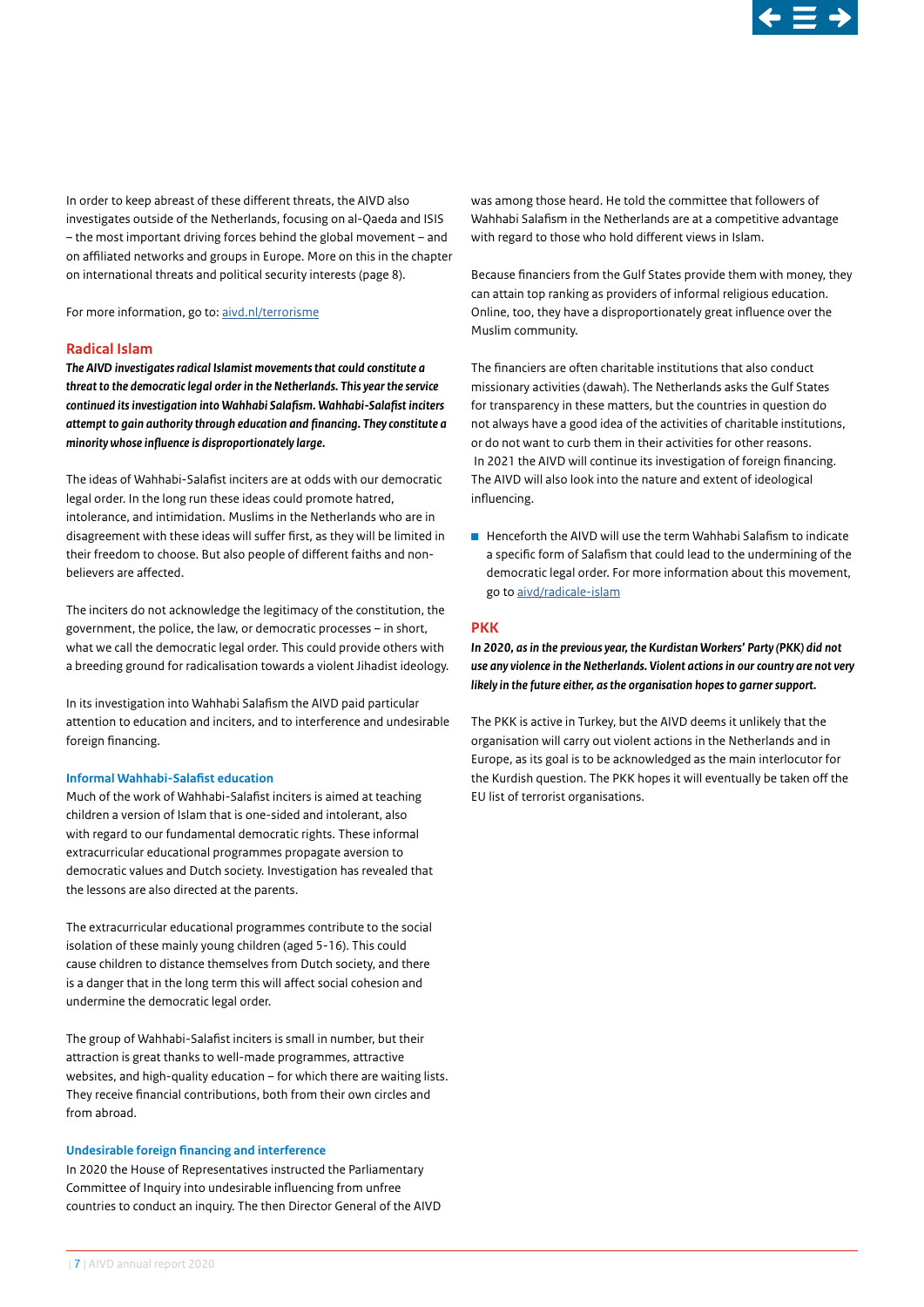

# <span id="page-7-0"></span>**2 International threats and political security interests**

*The AIVD protects the Netherlands by investigating (unseen) threats against our national security. Together or in close consultation with each other, the AIVD and MIVD (Military Intelligence and Security Service) also investigate the covert political intentions of other countries that could be harmful to Dutch interests, both at home and abroad.* 

*This political intelligence helps ministries when drafing and modifying policies. The Minister of Foreign Afairs, the Minister of the Interior, the Minister of Defence, and the Prime Minister determine together which international topics the AIVD is to investigate. This chapter looks at which international threats the AIVD investigated in 2020.*

*In its investigations, the AIVD receives information from foreign services, from human sources, and from open sources. If the situation warrants it, the service is allowed to follow people, wiretap telephone conversations, and hack networks. More information on the number of times the AIVD did this and the regulations to which it is subject, are presented in the chapter 'Facts and fgures', on page 18.*

#### **The digital component in espionage**

*Espionage, whether economic or political, is becoming increasingly digital. Russia and others try to gain access to the ICT systems of others on a large scale. The security leak at Citrix illustrates the scope of this problem. Thousands of companies and government authorities were afected, and some even compromised, as a result of this leak.*

In 2020 the AIVD observed more so-called supply chain atacks by state-sponsored actors. In atacks of this type, the actor forcibly gains access to the network of a supplier to a company or government organisation. By exploiting the security vulnerabilities of this often less well-protected supplier it becomes easier for the actor to gain access to the actual target.

Russia in particular engaged in this practice on a large and global scale in 2020. Government organisations were targeted the most, but in the past year also companies came under atack. The AIVD and the MIVD found that among those who exploited the Citrix software vulnerability on a large scale were Russian state-sponsored actors.

State-sponsored actors had signifcantly more atack options for cyberespionage in 2020. Because so many people were working from home, companies were more reliant on sofware that provided remote access to the company network.

Several state-sponsored actors welcomed the corona crisis as an occasion to send out (spear) phishing emails. These emails ostensibly contain information about the coronavirus, but they are in fact used by the actor to steal data or install malware. The threat of cyberespionage also increased for government organisations, knowledge institutions, and companies involved in the prevention and fght against COVID-19.

Cyberatacks, in particular when directed at vital infrastructure in the Netherlands, can also be used as preparatory actions for sabotage. The AIVD remains alert to this issue.

For more information, go to: [aivd.nl/spionage](https://www.aivd.nl/onderwerpen/spionage)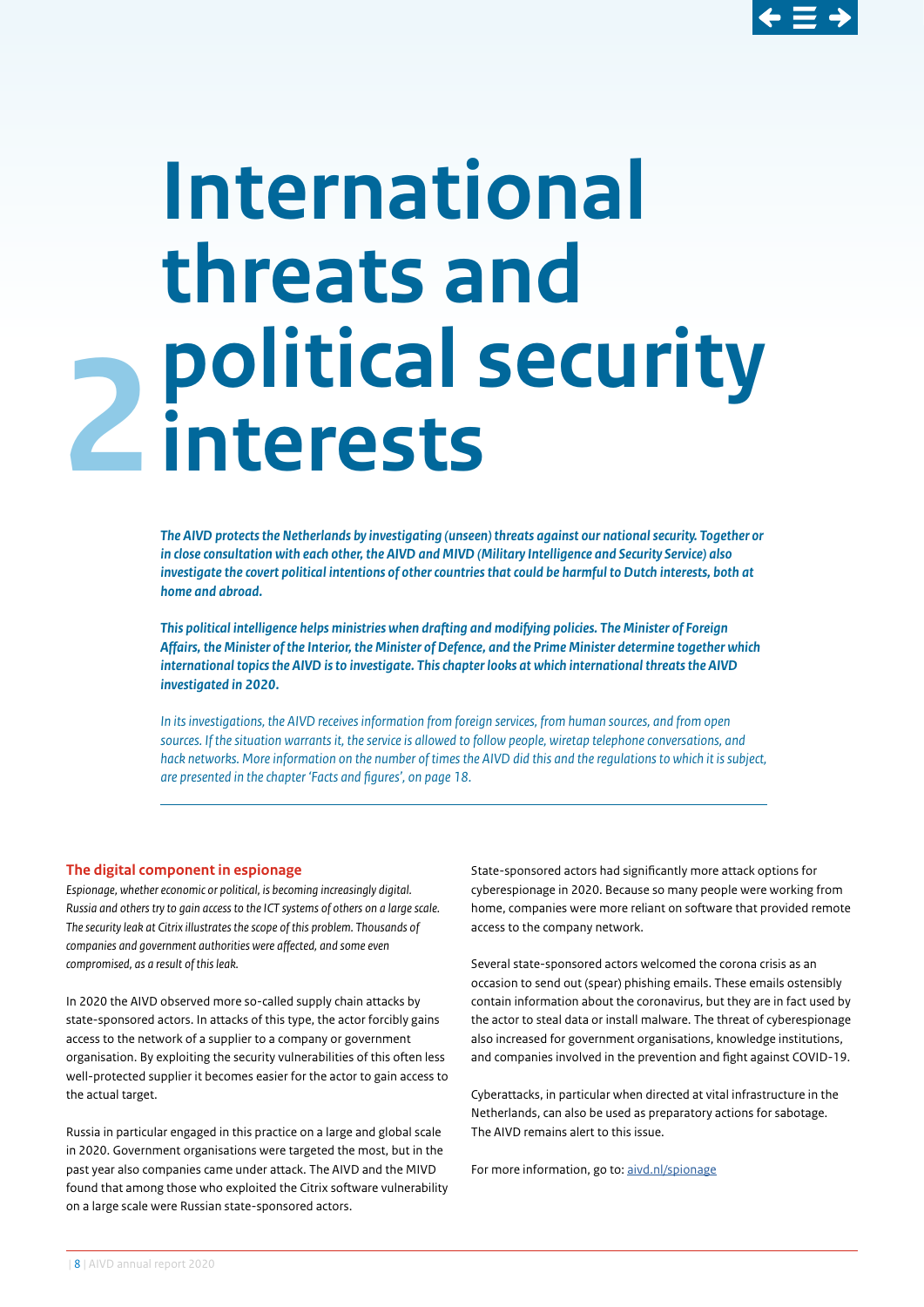

<span id="page-8-0"></span>

# **Trend: espionage is a threat to the economic security of the Netherlands**

*The economic security of the Netherlands is at risk because countries atempt to steal knowledge and technology. In this area, China poses the*  greatest threat. In 2020 the AIVD disrupted the activities of a Russian intelligence officer. In 2021 the AIVD will structurally increase its economic *security investigations. This will contribute to the identifcation, prevention, and combating of activities that pose a threat to Dutch interests.* 

*The Netherlands is among the most highly-developed countries in the world when it comes to economy, science, and technology. This makes it a target for states that want to steal technology and knowledge. In this area, China poses the greatest threat. Most of China's (digital) espionage is for the purpose of stimulating its national economy. Obtaining knowledge and technology is a spearhead of this approach. In 2020 the country showed a global interest in the semi-conductor industry, telecommunications, biopharmaceuticals, and biotechnology.*

*Russia, too, spied on technology companies in the Netherlands in 2020. In December the AIVD disrupted the work of a Russian intelligence officer. He had an extensive clandestine network of more than ten individuals who were working or had worked in the Dutch high-tech sector.*

*He used this network to obtain sensitive information on nanotechnology, semiconductors, artifcial intelligence, dual-use technology, and other topics. He paid some of his sources for their information.*

The intelligence officer operated under diplomatic cover. In reality he was working for the civil intelligence service SVR. He was declared persona non grata and he has left the country. This is also true of a second Russian intelligence officer who provided support.

*The AIVD made the operation public in order to send a signal to Russia that such intelligence activities will not be tolerated. And to make companies and civilians more aware of the dangers of economic espionage. The cabinet is currently investigating how espionage can be made punishable by law.* 

In 2020 the AIVD observed a successful cyberattack from North Korea. Iranian hackers were also observed by the service as they attempted to steal *intellectual property from Dutch universities.* 

*When they lead to the loss of exclusive intellectual property, legitimate investments and takeovers can also be a threat to the Dutch economy. The aim of such investments and takeovers is not necessarily to harm the Dutch economy, but they can result in damage nonetheless.*

*Countries can also harm the Dutch economy by buying special technology and reverse engineering it to fnd out how it works. There is also a risk that employees of foreign branches steal proprietary information of Dutch companies. These things are not always adequately monitored.*

*For more information about this, go to [aivd.nl/economische-veiligheid](https://www.aivd.nl/actueel/nieuws/2021/02/03/nederlandse-veiligheidsbelangen-kwetsbaar-voor-activiteiten-andere-landen)*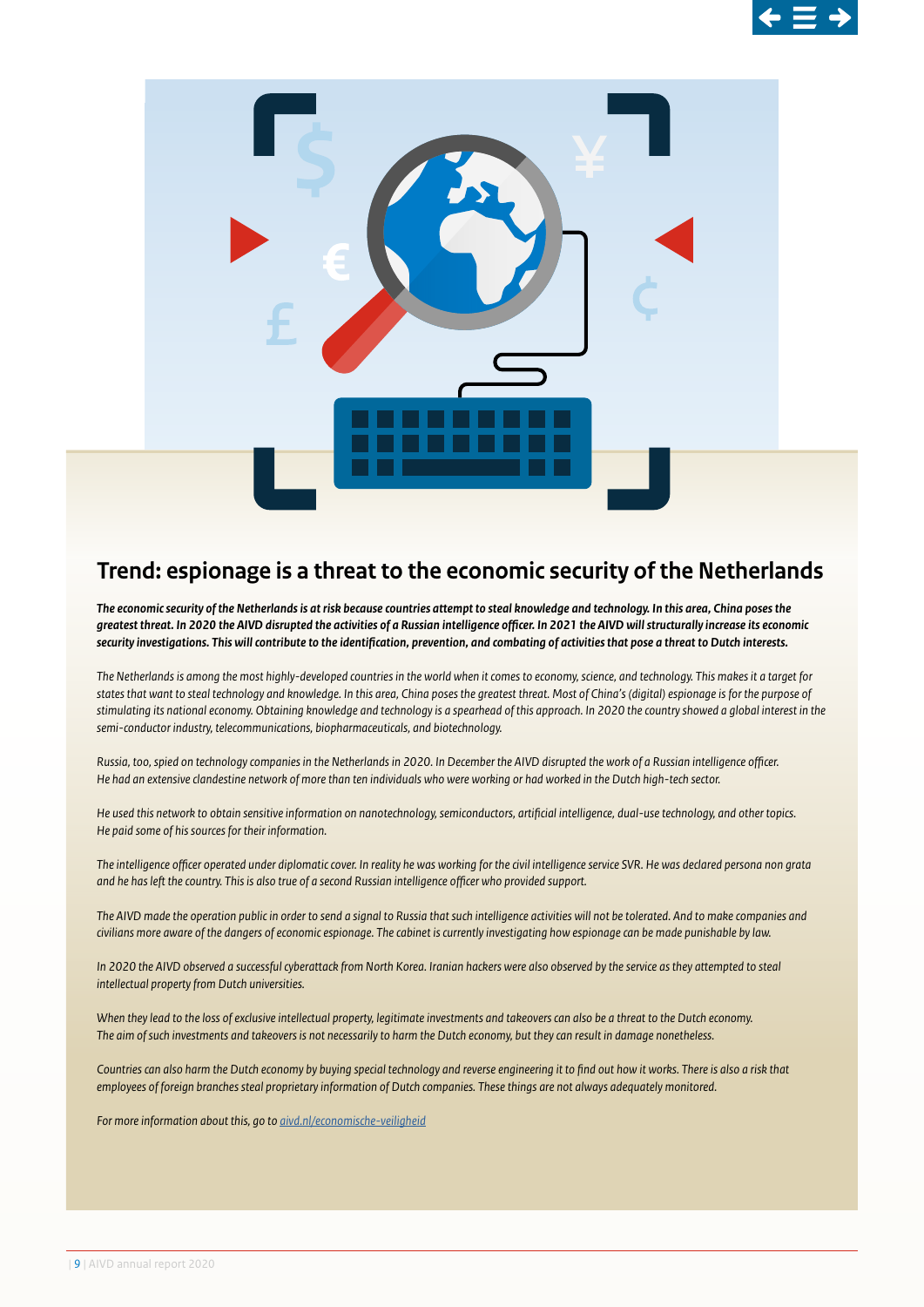

### <span id="page-9-0"></span>**Abuse of infrastructure**

*The AIVD caught several countries in the act of renting ICT infrastructure in the Netherlands for the purpose of cyberatacks.*

In 2020 the service observed how North Korea rented Dutch ICT infrastructure in order to be able to carry out cyberatacks. China, Iran, Russia, and Turkey have done the same in the past. The AIVD investigated these attacks in order to gain a better understanding of the intentions and cybercapabilities of these countries and the extent of their activities. The abuse of Dutch ICT infrastructure is harmful to the sovereignty and digital autonomy of the Netherlands, and it can damage our reputation. Following the investigation, the Netherlands informed the victims of the atacks where necessary and appropriate and took the servers offline.

## **Political espionage**

*Russia looked for political intelligence in order to undermine international cooperation. China collected personal data on a large scale. The country uses this data for cyberatacks.*

Countries turn to espionage for a variety of reasons; to enable them to make beter choices, or to be able to infuence the political decisions of other countries, for example. In 2020 Russia appeared to be predominantly looking for political intelligence for the purpose of undermining the democratic legal order of other countries. The country uses the information it obtains also for obstructing international cooperation, in particular in the EU and NATO.

In the past year the AIVD has observed how Chinese actors continued their large-scale collection of personal data. This includes information on travel, visas, passports, fights, phone records, and medical information. China also extracts personal information from social media profles and other open sources. This was exposed when a data leak revealed that China maintains an 'overseas key infuential' database, which contains the information of 2.4 million infuential persons.

In their search for personal data to collect, Chinese actors also select targets in the Netherlands. They can also obtain the personal information of Dutch nationals when they infltrate targets abroad.

China uses the personal information it obtains to create profles of employees of companies and organisations that the country is targeting for cyberoperations, for example. For this reason, the global, large-scale collection of personal data by Chinese actors is a threat to Dutch security.

#### **Covert political infuencing and disinformation**

*Russia spread disinformation about the downing of fight MH17 via online media platforms and other outlets. China tried to sow doubt about the origins of the coronavirus and Europe's approach to the crisis.*

When countries try to hide the fact that they use offensive methods to safeguard their political interests, the AIVD defnes this as covert political infuencing. One example is the spreading of disinformation. Intelligence services often play a role in this.

Russia, in particular, uses such methods in its atempts to infuence political processes in the Netherlands. The country is trying to alter the popular perception of the downing of fight MH17 over Ukraine, in 2014. In March, the Dutch trial against four suspects in this case began. Russia is keeping a close eye on the proceedings.

In the course of the year, the country organised several events with the aim of demonstrating that the work of the Joint Investigation Team (JIT) has been 'flawed'. The Russian military intelligence service, GRU, spread disinformation on the MH17 inquiry, for example on the media platform Bonanza Media. This platform published several JIT documents.

Russia continues to criticise the Dutch conclusions regarding the downing of flight MH17. It often adds that Ukraine is more at fault than is made to appear, as the country should have closed its air space completely.

Sometimes, covert infuencing goes hand in hand with open propaganda. In 2020 China atempted, in the Netherlands and elsewhere, to infuence the public's perception of the coronavirus. The country's propaganda became increasingly antagonistic as the year moved on: there were statements that praised China's approach and that cast doubt on the origins of the virus and the way in which European countries tried to deal with the crisis.

### **Jihadist terrorism in an international perspective**

*Al-Qaeda and ISIS are under pressure (locally), but they continue their eforts to create the kind of infrastructure that would enable them to atack the West.*

Jihadists carried out several atacks in Europe in the past year. There were atacks in Paris, Nice, Vienna, and Lugano. It is not likely that any of these attacks were orchestrated by al-Qaeda or ISIS directly.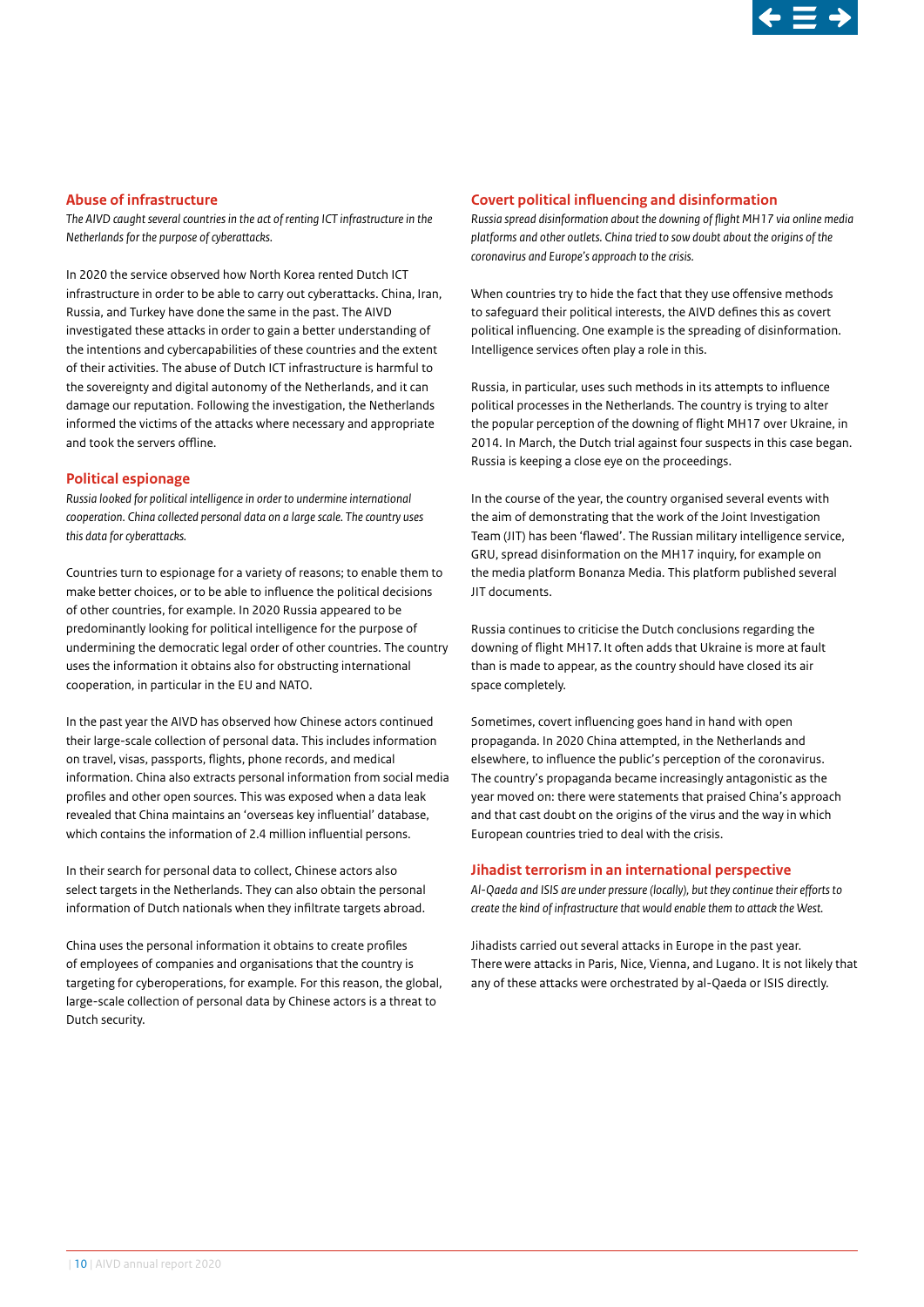

<span id="page-10-0"></span>Both terrorist organisations are under pressure locally. ISIS leadership is atempting to rebuild and strengthen the organisation in Syria and Iraq, and in various international provinces. The terrorist organisation is obstructed by the anti-ISIS coalition, involving the United States and European and Islamic countries. This may have created a temporary setback in capabilities for ISIS, also in the West.

Al-Qaeda is under pressure in North-West Syria, one of the organisation's most important batlegrounds. Al-Qaeda leaders and atack planners are systematically being arrested or killed. They are being targeted in local conficts with groups that were once their allies, and in US air raids. Consequently the threat the organisation poses to the West, and thus to the Netherlands, has decreased for now.

A number of al-Qaeda leaders may have fed Syria, presumably to resume working on their plans elsewhere. There are also indications that both terrorist organisations will continue their efforts to create the kind of infrastructure that would enable them to carry out atacks against the West. Both organisations have proven themselves to be resilient. In the past year, ISIS proved itself able to inspire others to carry out atacks in the West in its name.

For more information, go to: [aivd.nl/terrorisme](https://www.aivd.nl/onderwerpen/terrorisme)

#### **Pressure on Dutch nationals with foreign roots**

*Several countries sought out opponents of their regime among the diaspora communities in the Netherlands. This can cause people to feel restricted in their freedom.*

Among the countries keeping a close eye on their diaspora communities in the Netherlands, are Turkey, Iran, and China. They collected intelligence on opponents of their respective regimes, using human sources and digital means.

State-sponsored actors try to obtain the personal and travel information of dissidents, for example, to keep track of what they do. They put pressure on critics of the regime and try to get the community to put pressure on them too. The fact that many members of the diaspora have relatives or possessions in their country of origin is ofen used against them.

This foreign infuencing of communities in the Netherlands can lead to tensions here. It can also result in people feeling less free to express themselves. Moreover, some governments are willing to use violence against critics abroad. In extreme cases the members of a diaspora even have to fear for their lives.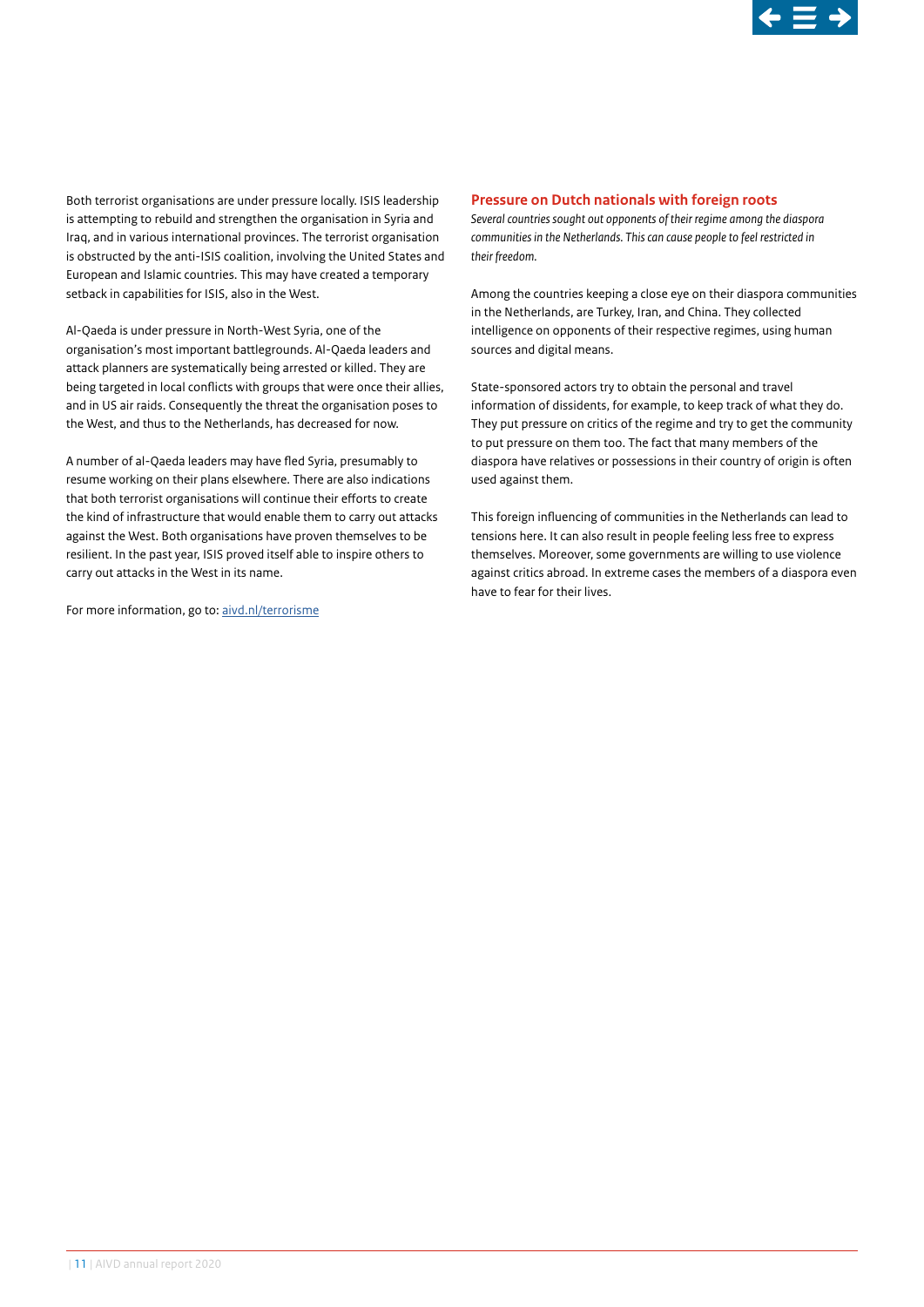

# <span id="page-11-0"></span>**3 Eliminate and help prevent threats**

*When the AIVD uncovers threats in or outside of the Netherlands, the service warns partners so that they can take action. This chapter looks at when and how this occurred in 2020. The AIVD also has a number of unique departments that work on preventing and limiting threats to our country. This chapter describes their activities in 2020 as well.*

#### **Enabling others to act against threats**

*The AIVD can act autonomously against threats by using disruption, by dismantling networks or by making things public. In most cases, however, the service warns partners who are more specifcally equipped to take action against potential threats.*

Such a warning can be urgent and specifc, for example in case of an imminent terrorist attack or after a hack. Warnings are issued also about more gradual processes that could result in threats to the democratic legal order and national security, however.

The service has specifc methods to alert partners to a threat. This can be done in a meeting, through an official report (*ambtsbericht*), or in intelligence reports. The supplied information will enable a partner to act.

An official report from the AIVD can provide the police and the Public Prosecution Service with the information needed to open a criminal investigation, for example. Municipal authorities can revoke benefts or close buildings. The Immigration and Naturalisation Service can revoke a residence permit. A ministry can refuse to issue a permit, or a company can end its contact with questionable parties.

# Table 1: **intelligence products issued in 2020**

| <b>Total</b>                  | 603                                |
|-------------------------------|------------------------------------|
| Of which intelligence report: | 500                                |
|                               | (134 in cooperation with the MIVD) |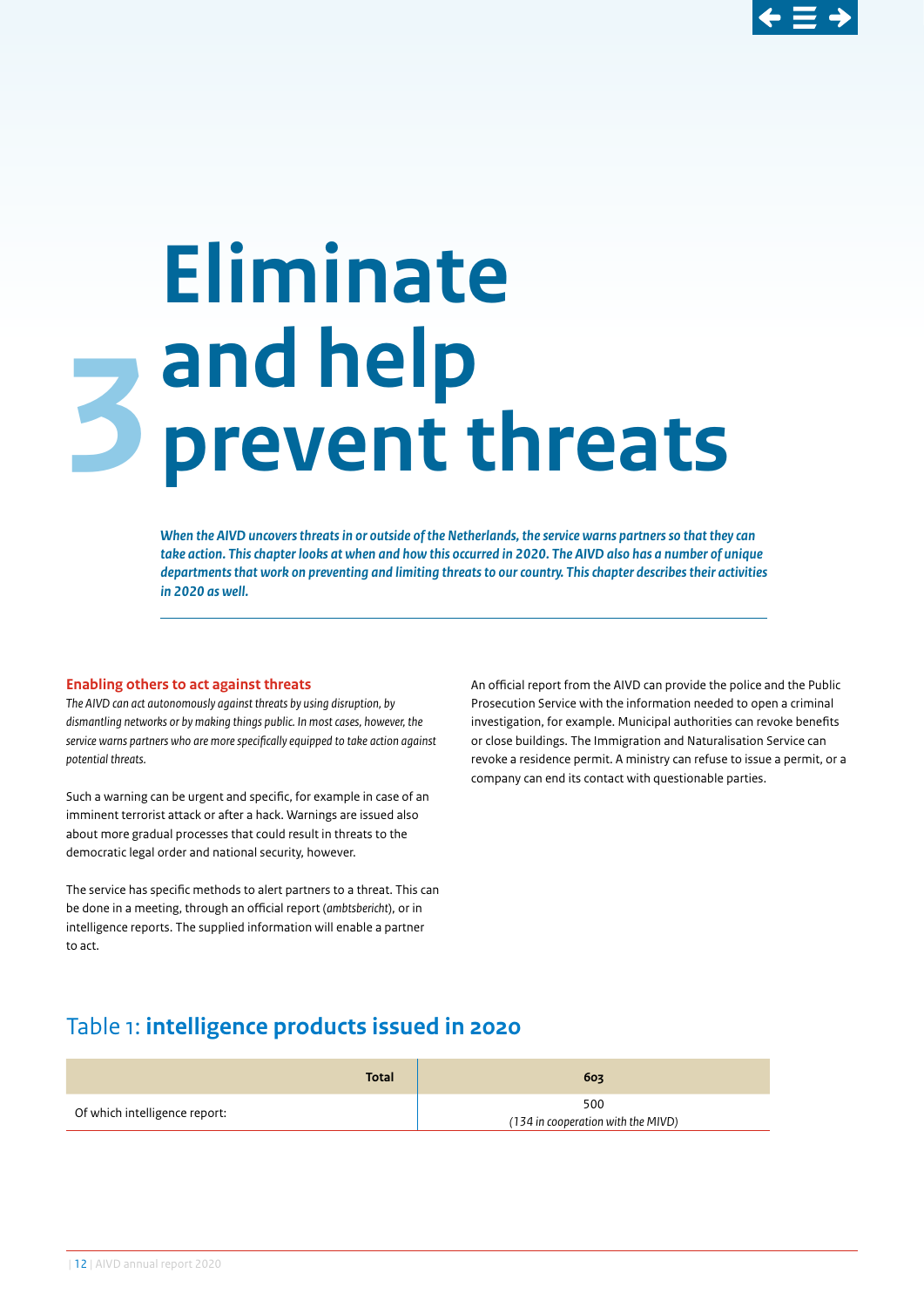

<span id="page-12-0"></span>

# **Trend: the impact of the coronavirus on the AIVD's work**

*The coronavirus and the lockdown in response to it led to an increase in activism in the Netherlands. Jihadists were confned to their homes.*  Intelligence officers were restricted in their movements. The number of cyberattacks grew and at times the AIVD had to change the way it worked.

The coronavirus brought new work for the AIVD. The service was asked to think about the security aspects of stocking corona vaccines and the development *of a contact tracing app (CoronaMelder). More on these topics below.*

*The government's policy of containing the coronavirus was a catalyst for anti-government sentiments. Various groups of activists furthermore believed that the crisis exposed the failure of the current system, and they used the outbreak to amplify the message of their ideology.*

*The lockdown had a subduing efect on the Jihadist terrorist threat in the Netherlands, because Jihadists at home and abroad were confned to their homes, with fewer opportunities to meet. Consequently they had fewer opportunities to spread their message.*

*Foreign intelligence services were similarly limited by the outbreak of the coronavirus in their options for physical action. For part of the year, travel* restrictions made it difficult for intelligence officers to travel to and from our country. The services tried to compensate for this by turning to cyberespionage, *which poses fewer risks in case of failure and which is generally much cheaper.*

*The number of cyberatacks increased in 2020 also because companies and public authorities were much more dependent on remote access sofware. Not all sofware used for working from home was secure.*

*The AIVD not only identifes threats, the service also advises companies, universities, and public authorities on security issues. Last year, many of these meetings had to be cancelled, though. The service has tried to fll the gap by organising several smaller meetings. The AIVD remained operational for the entire year, although some of its work had to be adjusted to the new circumstances.*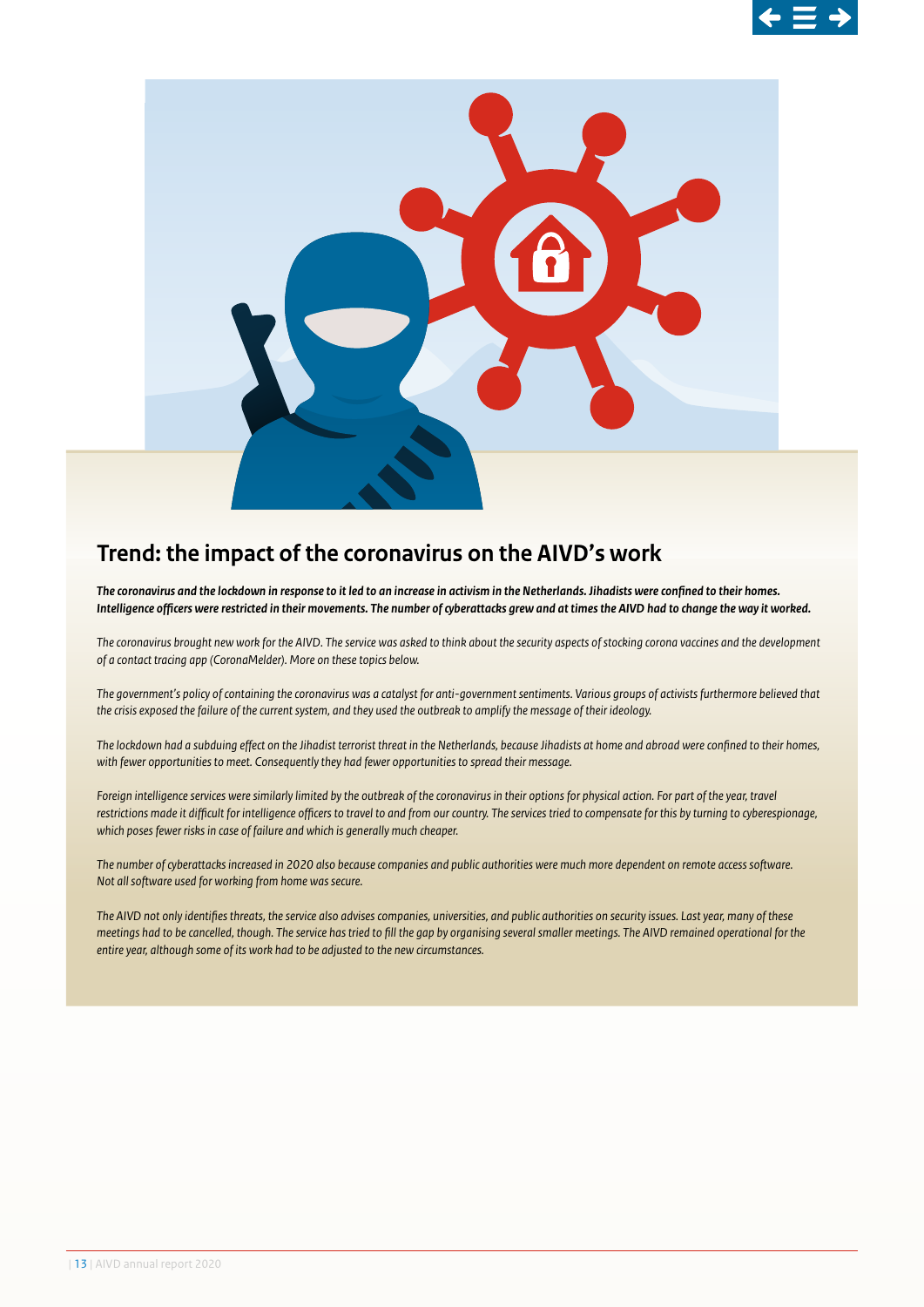

# <span id="page-13-0"></span>Table 2: **official reports issued in 2020**

| Official reports Public Prosecution Service             | 27<br>(21 on Jihadism specifically) |  |
|---------------------------------------------------------|-------------------------------------|--|
| Official reports Immigration and Naturalisation Service | 8                                   |  |
| Official reports Ministry of Foreign Affairs            | 22                                  |  |
| Official reports Mayors                                 | 0                                   |  |
| Other official reports                                  | 6                                   |  |
| <b>Total</b>                                            | 63                                  |  |

*For more information, go to: [aivd.nl/ambtsbericht](http://aivd.nl/ambtsbericht)*

# Table 3: **number of writen threat-related reports**

|--|--|

# **Security screenings**

*With the aviation industry hit particularly hard by the coronapandemic, the number of security screenings conducted by the Security Screening Unit fell by more than several thousand compared to previous years. The unit continued to develop, and screenings can be customised for candidates who stayed abroad.*

The Security Screening Unit (Unit Veiligheidsonderzoeken – UVO) screens people who hold a position involving confdentiality or who apply for such a position to see if there are any security risks. Persons in a position involving confdentiality have access to secrets, or are in a position where they could damage national security. Examples are people working for the central government, in aviation, or companies responsible for vital processes.

The Security Screening Unit is a joint AIVD and MIVD unit. In 2020 the unit underwent further changes. Internal processes were improved and made identical for all the teams.

In 2020 the AIVD concluded 32,674 security screenings. This number has fallen by 13,829 when compared to 2019. This decrease is mostly due to the much reduced demand for screenings from the aviation sector. This sector was hit hard by the coronapandemic.

An average of 90 per cent of the security screenings conducted by the UVO must be concluded within the legal term of eight weeks. The AIVD met this requirement, concluding 92 per cent of screenings. As of 1 January 2021 the UVO is able to customise its screenings for (prospective) officials holding a position involving confidentiality who spent time abroad. To this end the new policy regulation for security screenings was made public on 3 December 2020.

Under the auspices of the AIVD, the National Police and the Royal Netherlands Marechaussee (KMar) conduct security screenings as well. These are included separately in the overview below.

There are three categories for security screenings, depending on the nature of the position involving confdentiality: A, B and C. A-level screenings are the most thorough. When a screening results in a positive decision, the applicant receives a so-called certifcate of no objection ('verklaring van geen bezwaar', VGB).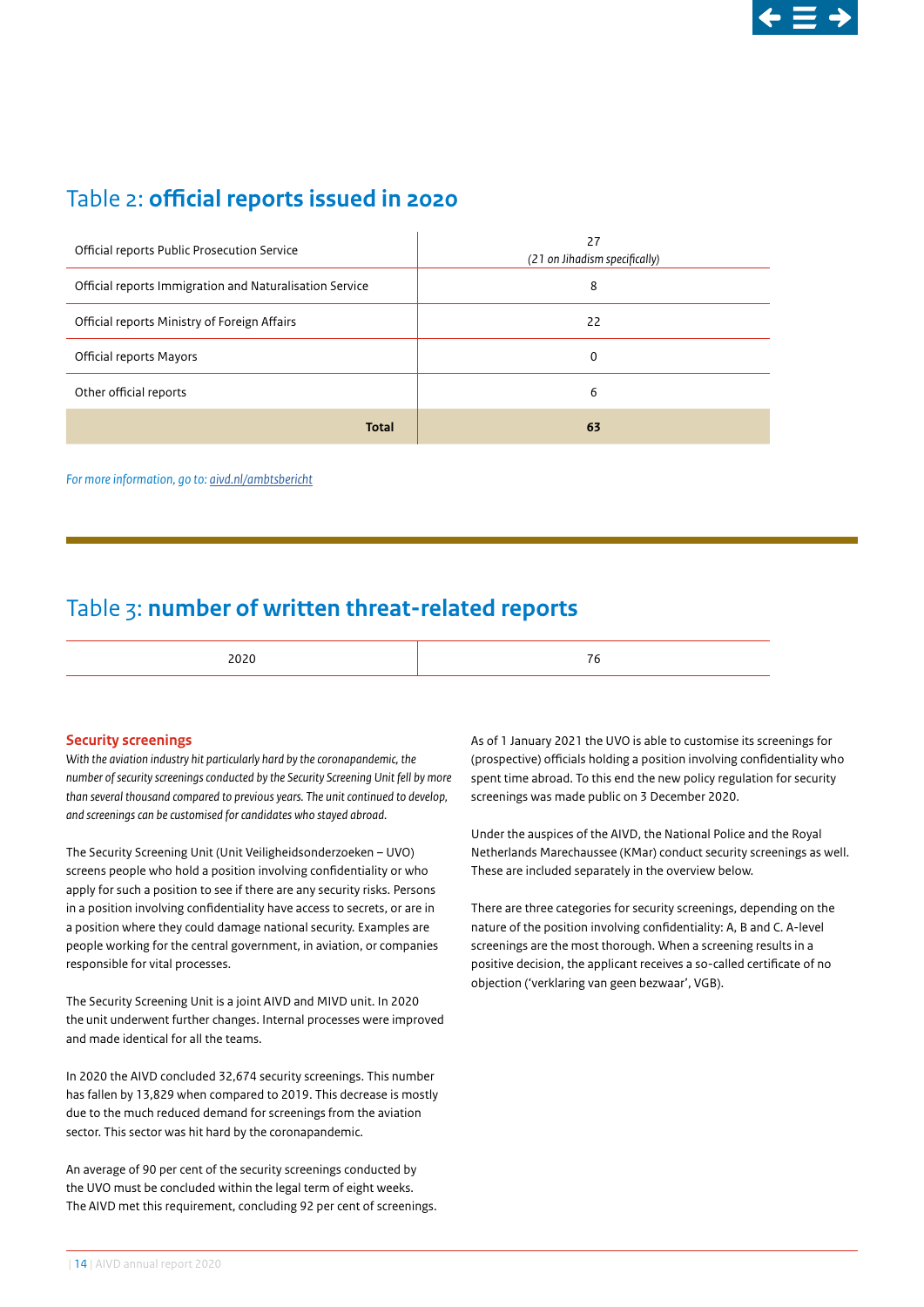

| <b>Screenings</b>                                                   | <b>Positive</b> | <b>Negative</b> | <b>Total</b> |
|---------------------------------------------------------------------|-----------------|-----------------|--------------|
| Level A, by AIVD                                                    | 2,122           | 8               | 2,130        |
| Level B, by AIVD                                                    | 5,695           | 80              | 5,775        |
| Level B, taken over by AIVD from Kmar and<br><b>National Police</b> | 1,276           | 582             | 1,858        |
| Level C, by AIVD                                                    | 513             | 3               | 516          |
| <b>Total by AIVD</b>                                                | 9,606           | 673             | 10,279       |
| Level B, by Kmar and National Police                                | 22,395          | $0^*$           | 22,395       |
| <b>Total</b>                                                        | 32,001          | 673             | 32,674       |

# Table 4: **completed security screenings by AIVD and delegated partners**

*\* The National Police and Kmar do not issue negative decisions. In case of doubt in a Level B security screening, the investigation is handed over to the AIVD. Negative decisions are added to the number of negative decisions by the AIVD. This explains why the fgure here is 0.*

# Table 5: **results of objections and appeals against security screening decisions**

|              | <b>Filed objections</b>  | <b>Ruling on objection</b> | <b>Ruling on appeal</b> | Ruling on second appeal |
|--------------|--------------------------|----------------------------|-------------------------|-------------------------|
| Dismissed    |                          | 35                         |                         |                         |
| Upheld       | $\overline{\phantom{0}}$ | 13                         |                         |                         |
| Inadmissible |                          | 13                         | 0                       | 0                       |
| Withdrawn    |                          |                            | 0                       | 0                       |
| <b>Total</b> | 42                       | 68                         | 6                       |                         |

*For more information, go to: [aivd.nl/veiligheidsonderzoeken](http://aivd.nl/veiligheidsonderzoeken)*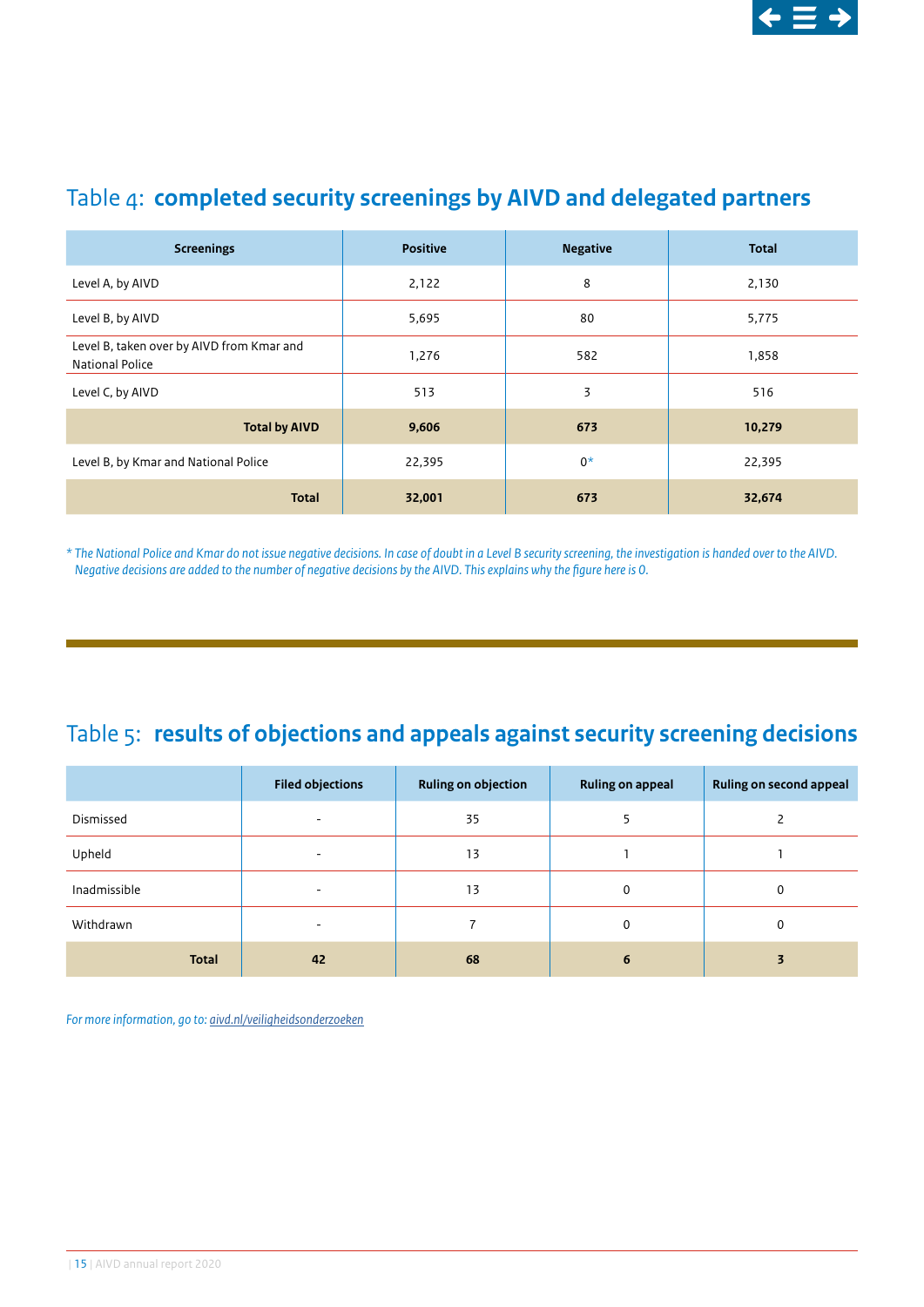

## <span id="page-15-0"></span>**Securing special information**

*The developers of the COVID-19 contact tracing app, ministries whose employees were working from home, and pharmaceutical companies working on (the distribution of) vaccines, were among those who called upon the specialist knowledge of the AIVD's National Communications Security Agency.*

The National Communications Security Agency (Nationaal Bureau voor Verbindingsbeveiliging, NBV), a part of the AIVD, is the national authority responsible for the security of digital processes and confdential and classifed information. The demand for advice on information security grows annually.

In 2020 the AIVD assisted the Ministry of Health in the secure development of applications such as the COVID-19 contact tracing app 'CoronaMelder'. The AIVD also helped the pharmaceutical industry to become more resilient. The service also assessed the various technical solutions used by the central government for working from home.

The AIVD investigates the security of the telecommunications infrastructure of the Netherlands, which includes future 5G infrastructure. In the past year, the service has updated its threat assessment on this topic and continued to work on security improvement measures for this infrastructure. The service also assisted in resolving several cyberincidents. One of these was a vulnerability in some Citrix applications, which was discovered in January.

The coronapandemic caused a delay in the implementation of the National Cryptostrategy (Nationale Cryptostrategie, NCS). This strategy, which was formulated in 2019, describes how the NBV can see to the development of reliable security solutions for highly sensitive information and how to deal with the vulnerable supplier base for security solutions.

The NBV, together with the Ministry of Foreign Affairs and the Ministry of Defence, is negotiating information security treaties with other countries. These are to provide agreements on the security and exchange of confdential and classifed information. In 2020, agreements were negotiated with Spain and Estonia. The AIVD is also preparing agreements with other countries. The AIVD published new assessment criteria (NEC2O2O) for the development of secure information security products for the Dutch government.

For more information, go to: [aivd.nl/informatiebeveiliging](https://www.aivd.nl/onderwerpen/informatiebeveiliging)

#### **Watching over the security of dignitaries and organisations**

*Anti-government activists posed a potential threat to politicians. State-sponsored actors were a potential threat to the MH17 trial and the Organisation for the Prohibition of Chemical Weapons.*

The national safety and security system was devised to remove threats to dignitaries and organisations. These include politicians, members of the Royal Family, diplomats, and international organisations.

To this end the AIVD produces risk assessments, threat assessments, and threat analyses. The NCTV uses these to decide whether (additional) protection is needed.

The AIVD assessed that in 2020 anti-government activists more often posed a potential threat to politicians, at the state opening of parliament, and – to a lesser degree – to diplomatic objects in the Netherlands.

State-sponsored actors (countries, or organisations operating on behalf of a country, such as an intelligence service) played a greater part in the general threat assessment. They posed a potential threat to diplomats and diplomatic objects and to international organisations. Actors focused in particular on the MH17 trial and the Organisation for the Prohibition of Chemical Weapons (OPCW).

The national safety and security system is currently being made future-proof under the guidance of the NCTV. A proposal for this review will be presented by an independent commission. In 2020 the AIVD emphasised that it is essential that the system also focus on digital threats and cyberespionage.

For more information, go to: [aivd.nl/bewakenenbeveiligen](http://aivd.nl/bewakenenbeveiligen)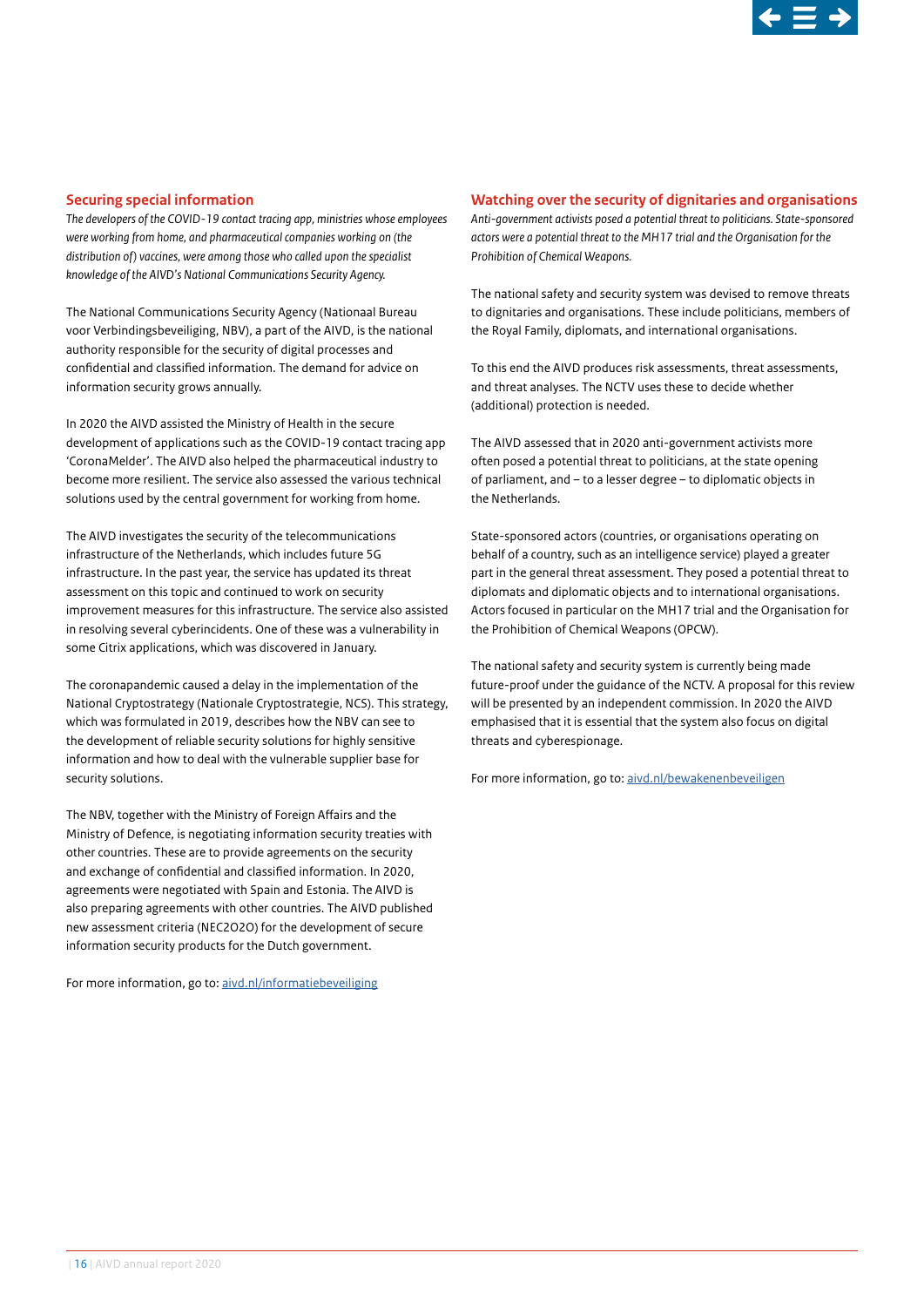

### <span id="page-16-0"></span>**Advising companies and the authorities about security**

*AIVD experts examined the security of the locations where corona vaccines are kept. The service also spoke with universities about the securing of scientifc knowledge.*

The AIVD provides authorities and companies with advice on how to work securely, in particular when processes that are vital to our country are involved. In 2020 the service played a major part in facilitating the security of the pharmaceutical industry. With the ongoing coronapandemic, this was needed urgently. The services provided information and concrete advice on threats.

At the request of the NCTV, AIVD experts were involved in examining the security of locations where vaccines are kept. When the government was working on a vaccination strategy, the AIVD contributed to the threat assessment.

The service advises Dutch universities about the securing of scientifc knowledge, for example through a series of knowledge security dialogues. As 2020 drew to a close, the AIVD and the Ministry of Education, Culture and Science had met at an administrative level with nearly all universities in the Netherlands. The service will continue these dialogues in 2021.

# **A joint response to cyberatacks**

*In order to react quickly and in coordination to cyberthreats and cyberincidents, the intelligence services and the police will be sharing information on cyberthreats from a centralised location.* 

The AIVD, the MIVD, the National Police, the Public Prosecution Service, and the National Cyber Security Centre have been cooperating in the cyber intel/info cell for some time. As of 2020, they also share a physical location. The advantage of this is that the cooperating parties can react to threats more quickly and in beter coordination. Police and intelligence investigations can be coordinated, and the government will be able to issue a unifed message about cyberthreats.

## **Preventing countries from obtaining weapons of mass destruction**

*The AIVD and the MIVD investigated networks atempting to obtain knowledge on and materials for the development of weapons of mass destruction. As a result of the services' intervening, several procurement atempts have been thwarted.*

The Unit Counterproliferation (UCP), a joint AIVD and MIVD unit, investigates the ways in which countries atempt to acquire the knowledge and materials they need to make weapons of mass destruction. Countries like Syria, Pakistan, Iran, and North Korea tried also in the past year to acquire such materials and technology in Europe and in the Netherlands.

In 2020, the unit carried out in-depth investigations into several networks playing a role in this. These networks are very active, and they make use of various intermediaries and transporters in European countries. The UCP's investigations assist the Ministry of Foreign Affairs when deciding to issue export permits for goods. Thanks to the intervention of the MIVD and AIVD several procurement atempts could be frustrated and stopped in the past year.

For more information, go to: [aivd.nl/massavernietigingswapens](https://www.aivd.nl/onderwerpen/massavernietigingswapens)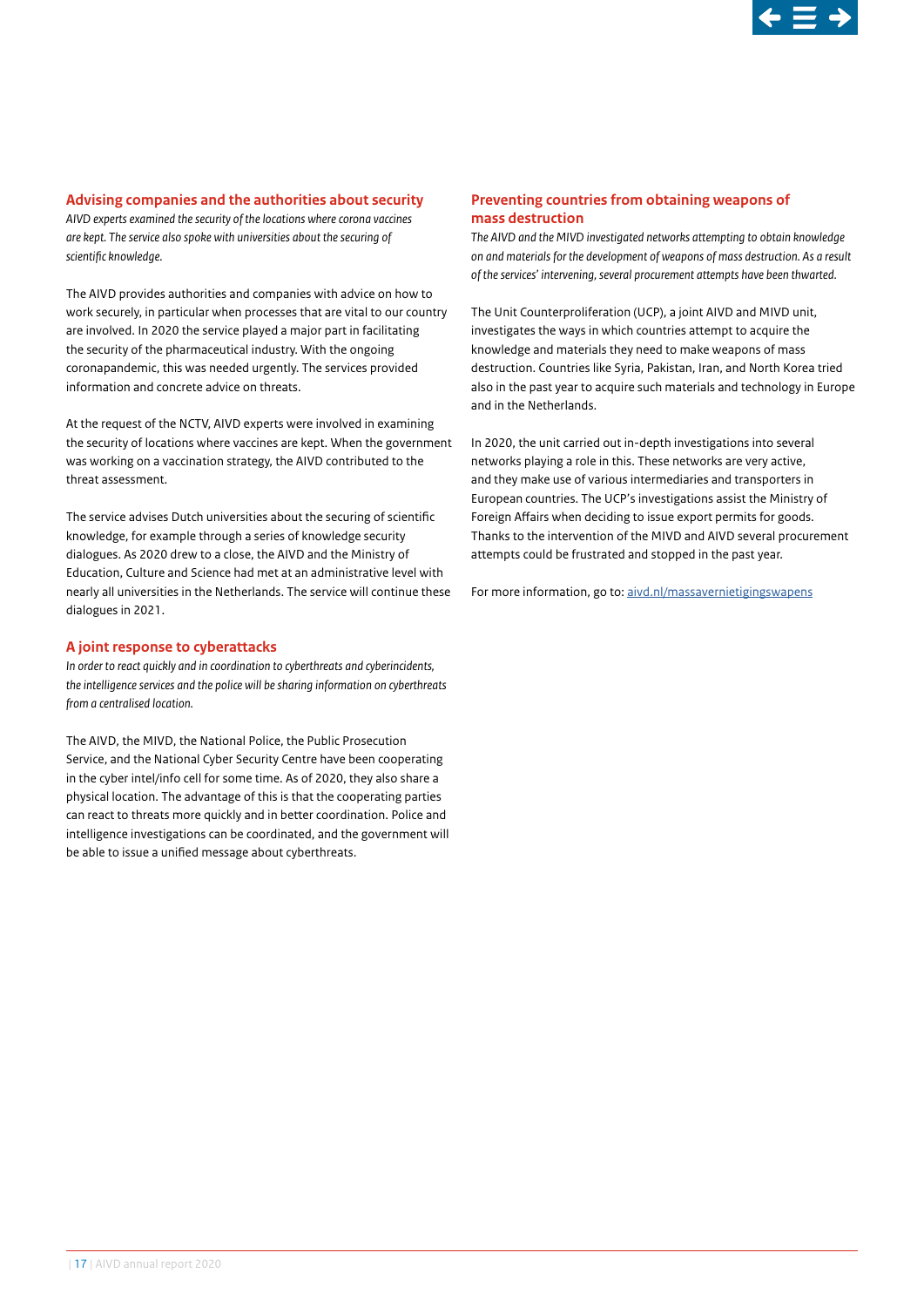

# <span id="page-17-0"></span>**4Oversight and organisation**

*The AIVD does extraordinary work, which requires special oversight. This chapter describes how the AIVD worked to meet the most recent legal requirements, how the Oversight Commitee and the Investigatory Powers Commission reviewed our work, and how we handled bulk data in 2020. Also included are facts and fgures and some important events.*

#### **Oversight and the AIVD**

*Two independent bodies review and oversee the work of the AIVD. This is important to the legitimacy of our work. In 2020, this oversight occurred increasingly in real time.*

The Investigatory Powers Commission (Toetsingscommissie Inzet Bevoegdheden, TIB) assesses before the use or renewal of a special investigatory power, whether the minister was justifed in authorising the use of these powers.

The commission assesses, for example, whether in case of an espionage investigation it is really necessary to hack into a computer, or whether less-invasive means might do, too. If the TIB decides that the authorisation is not legally justifed, then the AIVD cannot use that special investigatory power in that instance.

The TIB publishes an annual report with its fndings. In its annual report for 2020 the TIB came to the conclusion that, in terms of percentage, the AIVD was slightly more frequently authorised without proper justifcation to use a special investigatory power: in 1.9 percent of all cases, up from 1.7 percent.

The AIVD's prime consideration is to meet all legal requirements. It is important to view the 0.2 percent increase in its proper context: in 2020 the service fled more requests than in 2019; moreover, these requests were more complex than previously and the questions about the requests went into much greater detail.

When a request was denied because it did not meet legal requirements, the reason was generally because it lacked proper substantiation. Afer making the necessary changes, the TIB found the requests legitimate in 69 percent of these cases.

In its annual report the TIB also writes that the AIVD continued on its previous course of qualitative improvement of the requests. To the AIVD this is the result of the time, effort, and capacity that have been dedicated to improvement. The review and assessment by the TIB provided a valuable contribution to this result and the qualitative consolidation.

The Oversight Commitee for the Intelligence and Security Services (Commissie van Toezicht op de Inlichtingen- en Veiligheidsdiensten, CTIVD) checks whether the service operates within the requirements of the law. This varies from reviewing whether an operation was conducted lawfully and checking to see if data was destroyed within the legal time limit, to the implementation of the Intelligence and Security Services Act 2017.

To carry out its task, the CTIVD has access to all AIVD systems, and more and more often it is able to oversee in real time how we operate. As a result the CTIVD's oversight will be more efective. The work of both the TIB and the CTIVD is essential to the legitimacy of the AIVD's work.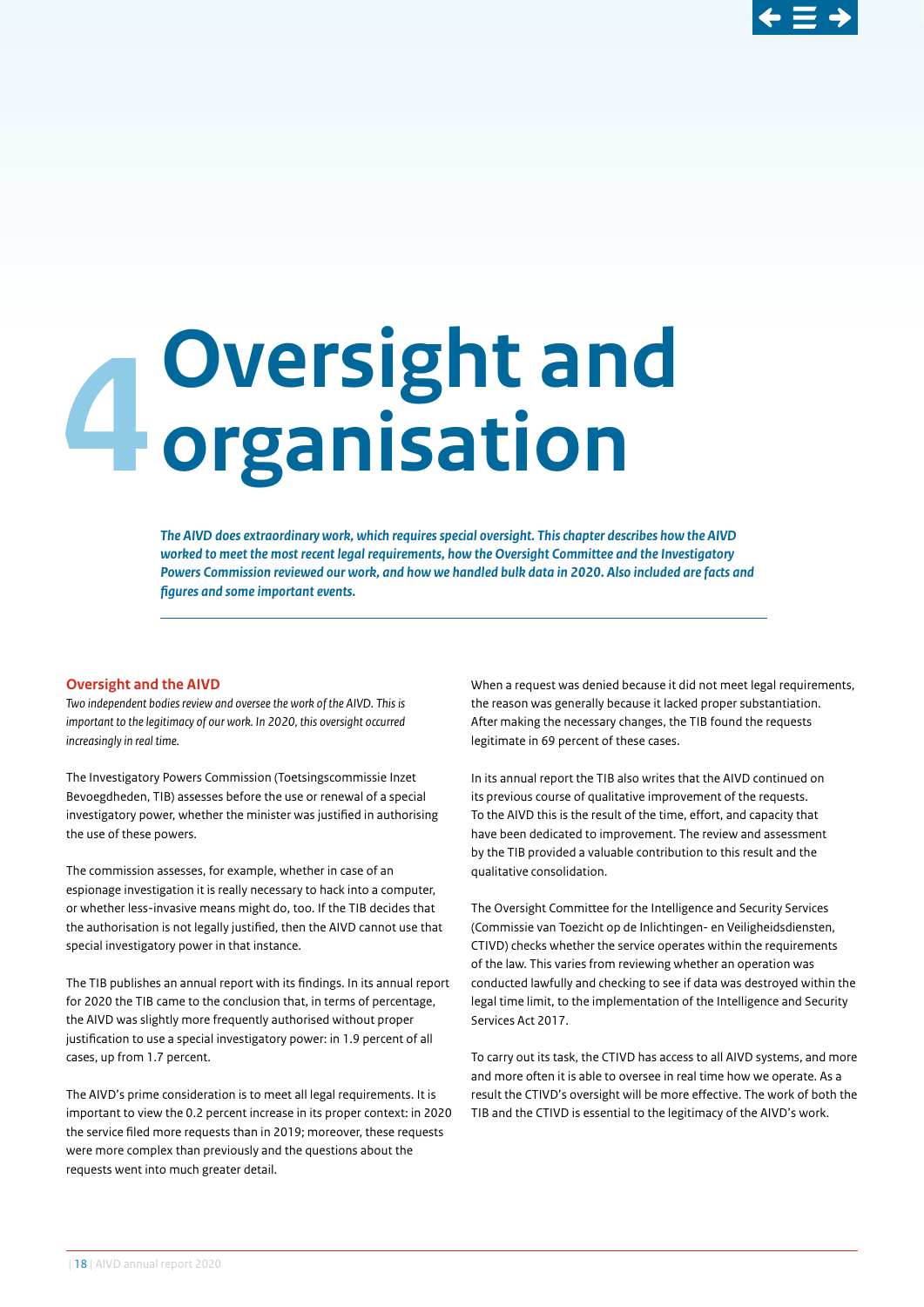

<span id="page-18-0"></span>

# **Trend: new way of handling bulk data**

*In 2020, the Minister of the Interior and the Minister of Defence announced new policy for handling bulk data. It is important to the AIVD that society can trust in how the service handles (personal) information. This means that the regulations have to be clear, and that we explain when and how we use data sets in general. In 2020 we used such data sets in our investigation of a group of Jihadists, for example.*

As society's use of (digital) information increases, the AIVD has to look for threats in an ever-expanding pool of data. In order to gain an understanding of *the actions of a single individual or a small group, it is sometimes necessary to examine an entire set of data.*

*This set also contains data related to people that the AIVD is not investigating, and never will investigate. In 2020, the Minister of the Interior and the Minister of Defence introduced new regulations that explain more clearly how we protect the privacy of these people.*

*For example, there are stricter requirements for being authorised to have access to the data set. We also assess more frequently whether the data should be deleted. The Minister of the Interior and the Minister of Defence determine in advance how the services are to handle a data set. The Oversight Commitee (CTIVD) is also involved more actively in the process.*

*In 2020, bulk data was vital to the AIVD's work. It gave the service the means to locate the meeting place of a group of jihadists. There were indications that this group made Jihadist plans at regular meetings at this location.*

*By locating the telephones of one of these Jihadists, the service obtained an essential clue: during the meetings he could always be found between the same two cell phone towers. Still, those two towers covered a fairly wide area.*

*That is why the service decided to look into the registry of the Chamber of Commerce, a bulk data set that contains current and historical company information. The reqistry revealed that one of the members involved in the group rented a property in precisely this area. Further investigation then confrmed that this property was, in fact, the group's meeting location. Without the bulk data set – the Chamber of Commerce registry – this location would never have been found. The investigation into the group is still ongoing.*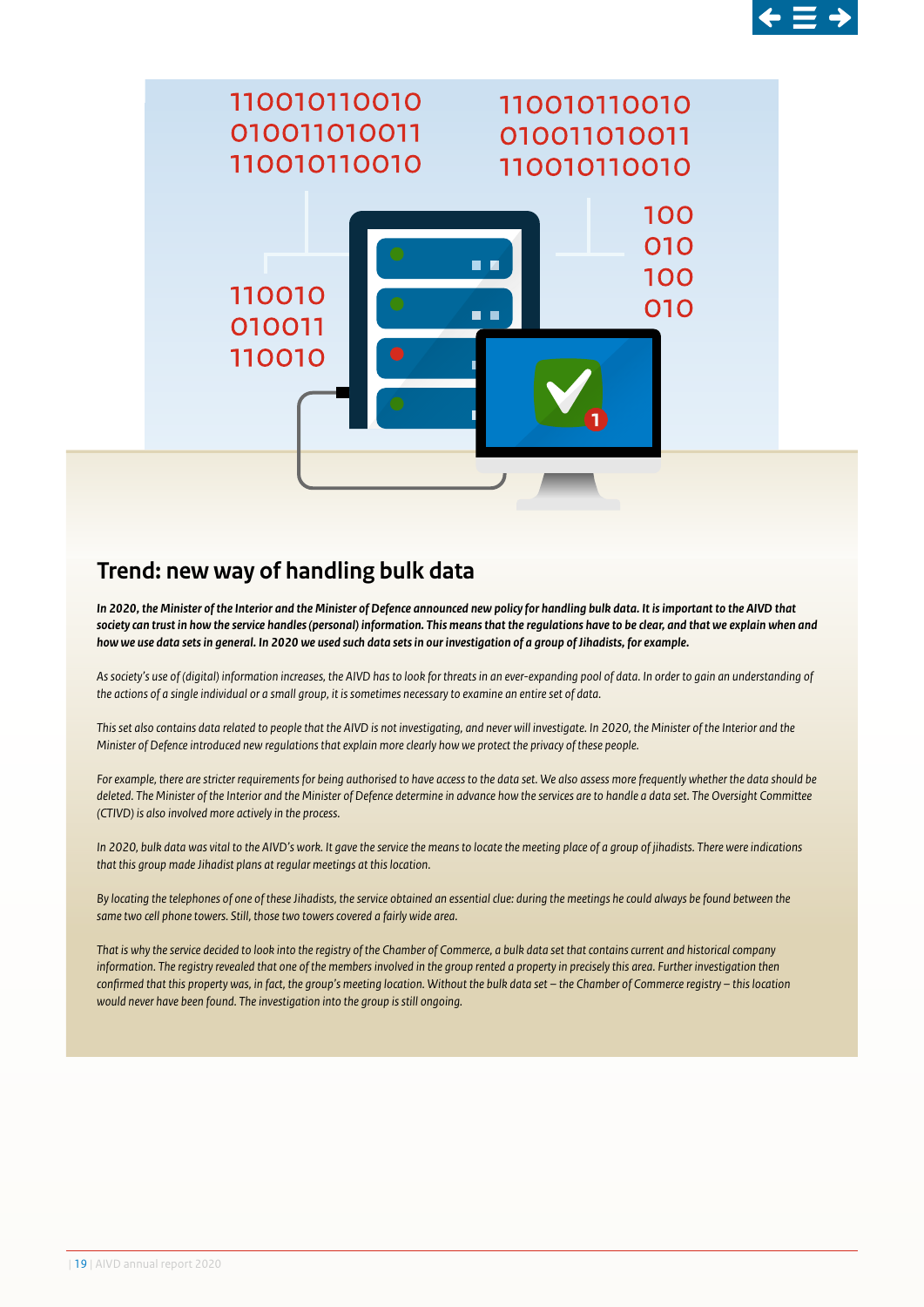

# <span id="page-19-0"></span>**Compliance with the Security and Intelligence Services Act – our 'licence to operate'**

*In 2020 the AIVD and the MIVD continued their work on implementing the Intelligence and Security Services Act 2017. Furthermore, an independent commission reviewed the act to see whether it met the legislator's intentions: to provide the intelligence and security services with modern investigatory powers, combined with beter oversight.*

The Intelligence and Security Services Act 2017 (Wet op de inlichtingenen veiligheidsdiensten 2017, Wiv 2017) describes the AIVD's investigatory powers, and which means the service may use in which instance. These regulations and safeguards are important because the means at the disposal of the service can infringe on people's privacy. The act is our 'licence to operate'.

In 2020, the service continued to work on implementing the new law. These efforts resulted in significant improvements. There is more (internal) control over the handling of data and technical data systems have been improved. In 2021 we will work on improving the quality of our systems, and we will be invested in the development of a shared data management system together with the MIVD.

In May 2020 an independent commission began its evaluation of the law. This evaluation gives efect to the coalition agreement, which stipulated that the law would be evaluated two years after it came into effect. The commission examined whether the law meets the goals for which it has been proposed, namely to provide modern investigatory powers and to enhance safeguards. The commission also examined whether the law is practicable and whether there are any practical obstacles.

The conclusion is that the law succeeds largely in what it is intended to do. The AIVD does not lack any investigatory powers and safeguards have been strengthened. In relation to this aspect, the commission also refers to the important roles of the Oversight Commitee and the Investigatory Powers Commission. The evaluation mainly provides recommendations intended to improve the practical applicability of the law to investigations.

There are also some shortcomings in the new law. The AIVD and the MIVD have indicated that they are currently unable to carry out a small but essential part of its investigations. These shortcomings will have to be addressed by an amendment of the law. For example, the law should provide a single description of the use of bulk data. Both the collection and the use of bulk data should come with more safeguards. The commission also advises to use more safeguards to strengthen international cooperation. Both of these topics are cause for concern in our society.

Lastly, the commission recommends involving the Administrative Jurisdiction Division of the Council of State in case of diferences of interpretation regarding legal concepts and open standards. In the frst quarter of 2021 the cabinet responded to the report by evaluation commission's report.

For more information, go to: [aivd.nl/wiv](https://www.aivd.nl/onderwerpen/wet-op-de-inlichtingen-en-veiligheidsdiensten)

#### **Playing our part in securing 75 years of freedom**

*The AIVD, including its predecessors, celebrated its 75th anniversary in 2020. Due to the coronapandemic, celebrations were limited. Now the service hopes to celebrate this anniversary in 2021. A book and an exhibition are in the works.*

On 29 May 1945 the National Security Bureau (Bureau Nationale Veiligheid, BNV) was founded. Its main task was to track and apprehend German spies and wartime collaborators. Its successors, the Central Security Service (Centrale Veiligheidsdienst, CVD) and the Domestic Security Service (Binnenlandse Veiligheidsdienst , BVD) initially concentrated on fghting Communism, later also focusing on extremism and terrorism.

In 2002 the BVD's tasks were expanded to include foreign intelligence and its name was changed to General Intelligence and Security Service (Algemene Inlichtingen- en Veiligheidsdienst, AIVD). For those who are interested in the history of the service, go to our website [aivd.nl](https://www.aivd.nl) to look at the timeline or watch a brief video with an impression of the service's colourful history.

#### **New leadership**

*As of 1 May 2021, the AIVD has a new Director General at its helm:*  **Erik Akerboom. In 2021 Simone Smit took office as Deputy Director General.** 

Between 2016 and 2020 Erik Akerboom headed the National Police. Before that he was Secretary General with the Ministry of Defence, and National Coordinator for Security and Counterterrorism. Erik Akerboom succeeded Dick Schoof.

As of 15 February 2021 Simone Smit is the new Deputy Director General. Between 2017 and 2021 she was Director for Counterterrorism with the NCTV. She started out with the NCTV in 2014 as Head of the Surveillance and Protection Unit. Before that she held various senior management positions with the police for nineteen years. Simone Smit succeeded Marja Horstman.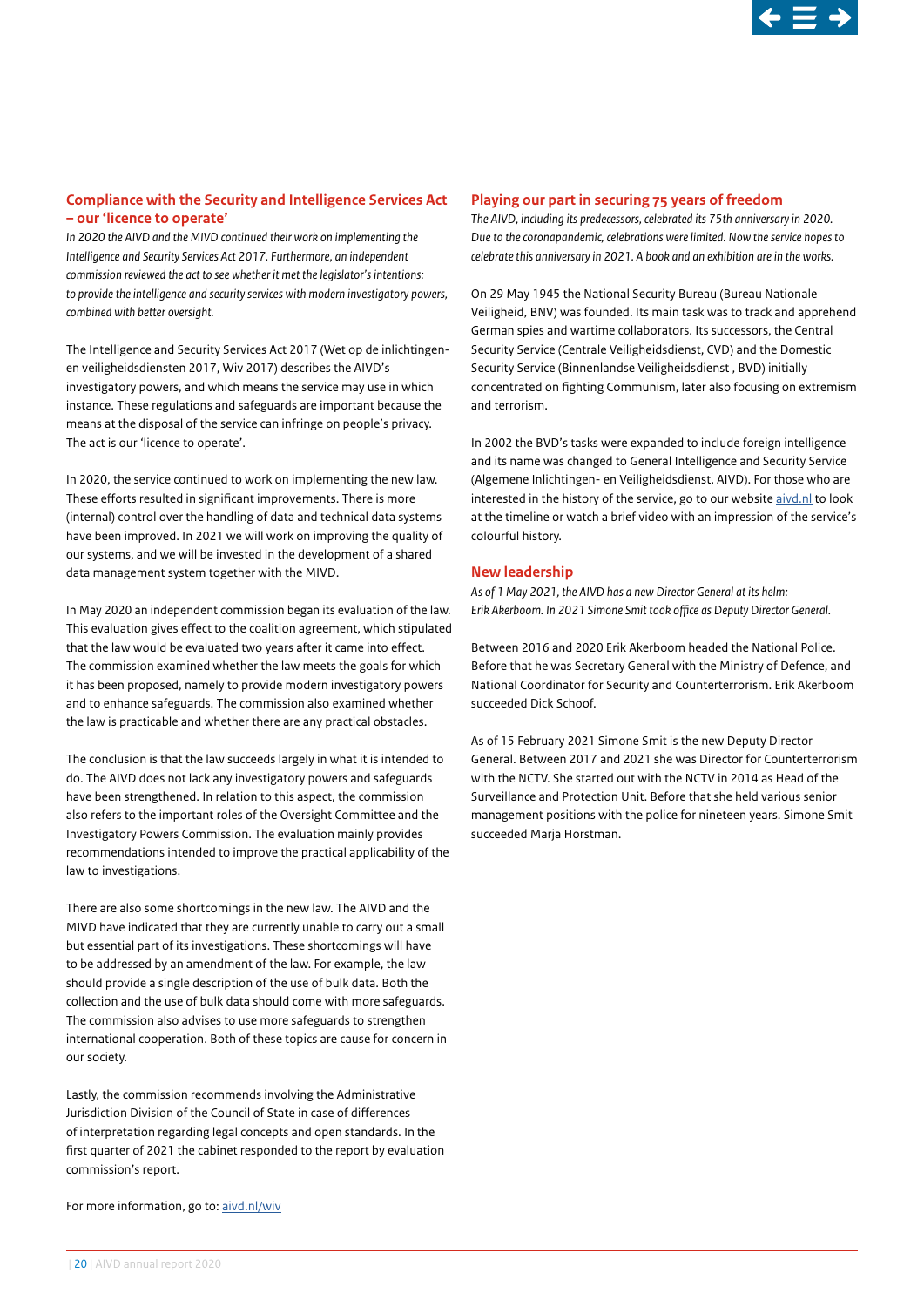

# <span id="page-20-0"></span>**Facts and fgures**



| 21 | AIVD annual report 2020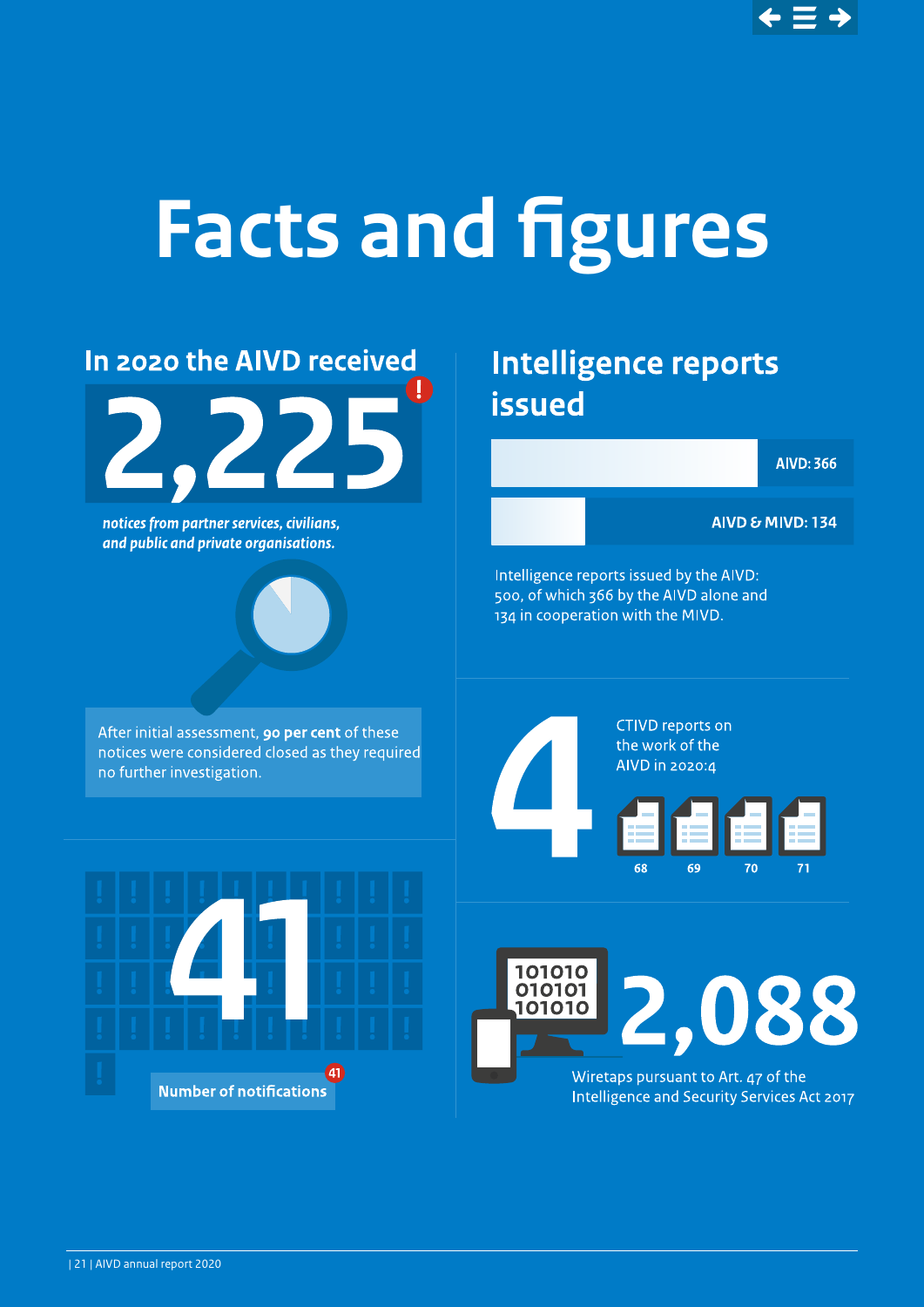

# Table 6: **requests to inspect information held by the AIVD, by nature or subject**

| <b>Requests</b>                                  | Submitted      | <b>Reviewed</b> | <b>Inspection file sent</b> | <b>Under consideration</b><br>as of 31-12-2020 |
|--------------------------------------------------|----------------|-----------------|-----------------------------|------------------------------------------------|
| Information concerning<br>applicant              | 85             | 81              | 31                          | 29                                             |
| Information concerning<br>deceased relative      | 30             | 28              | 12                          | 9                                              |
| Information concerning<br>administrative matters | 18             | 28              | 14                          | 17                                             |
| Information concerning<br>a third party          | $\overline{ }$ | 3               | 0                           | 2                                              |
| <b>Total</b>                                     | 140            | 140             | 57                          | 57                                             |

# Table 7: **results of objections and appeals against decisions on requests to inspect information held by the AIVD**

|              | Objection | <b>Appeal</b>  | Second appeal |
|--------------|-----------|----------------|---------------|
| Reviewed     | 26        | 14             | 12            |
| Dismissed    | 16        | $\overline{2}$ | 11            |
| Upheld       | 5         | 12             |               |
| Inadmissible | 4         | $\mathbf 0$    | 0             |
| Withdrawn    |           | $\mathbf 0$    | 0             |

*For more information, go to: [aivd.nl/inzageverzoeken](http://aivd.nl/inzageverzoeken)*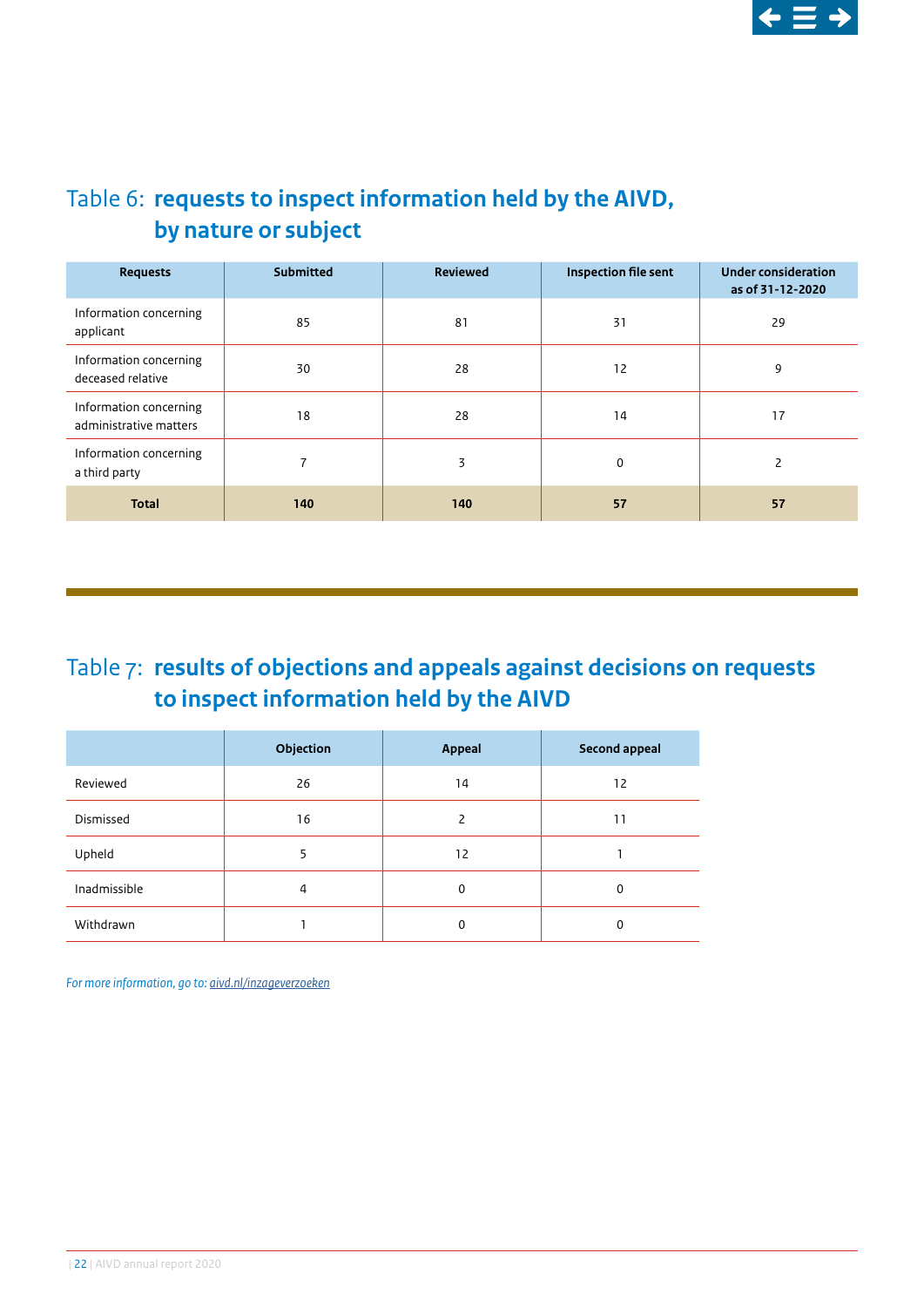

# Table 8: **complaints about the AIVD to the Minister of the Interior and Kingdom Relations**

| Under consideration as of 1 January 2020                  | 7              |
|-----------------------------------------------------------|----------------|
| Submitted                                                 | 25             |
| Dismissed                                                 | 3              |
| Partially upheld                                          | 1              |
| Upheld                                                    | 0              |
| Handled informally to the satisfaction of the complainant | 3              |
| Not taken up for consideration                            | 20             |
| Withdrawn                                                 | 1              |
| Redirected                                                | $\overline{2}$ |
| Still under consideration as of 31 December 2020          | $\overline{2}$ |

# Table 9: **complaints about the AIVD to the CTIVD**

| Under consideration as of 1 January 2020                  | $\overline{\mathbf{3}}$ |
|-----------------------------------------------------------|-------------------------|
| Submitted                                                 | 30                      |
| Dismissed                                                 | $\boldsymbol{a}$        |
| Partially upheld                                          | $\bf{0}$                |
| Upheld                                                    | $\bf{0}$                |
| Handled informally to the satisfaction of the complainant | 1                       |
| Not taken up for consideration                            | 24                      |
| Withdrawn                                                 | 1                       |
| Redirected                                                | $\bf{0}$                |
| Still under consideration as of 31 December 2020          | 3                       |

*For more information, go to: [aivd.nl/klachten](http://aivd.nl/klachten)*